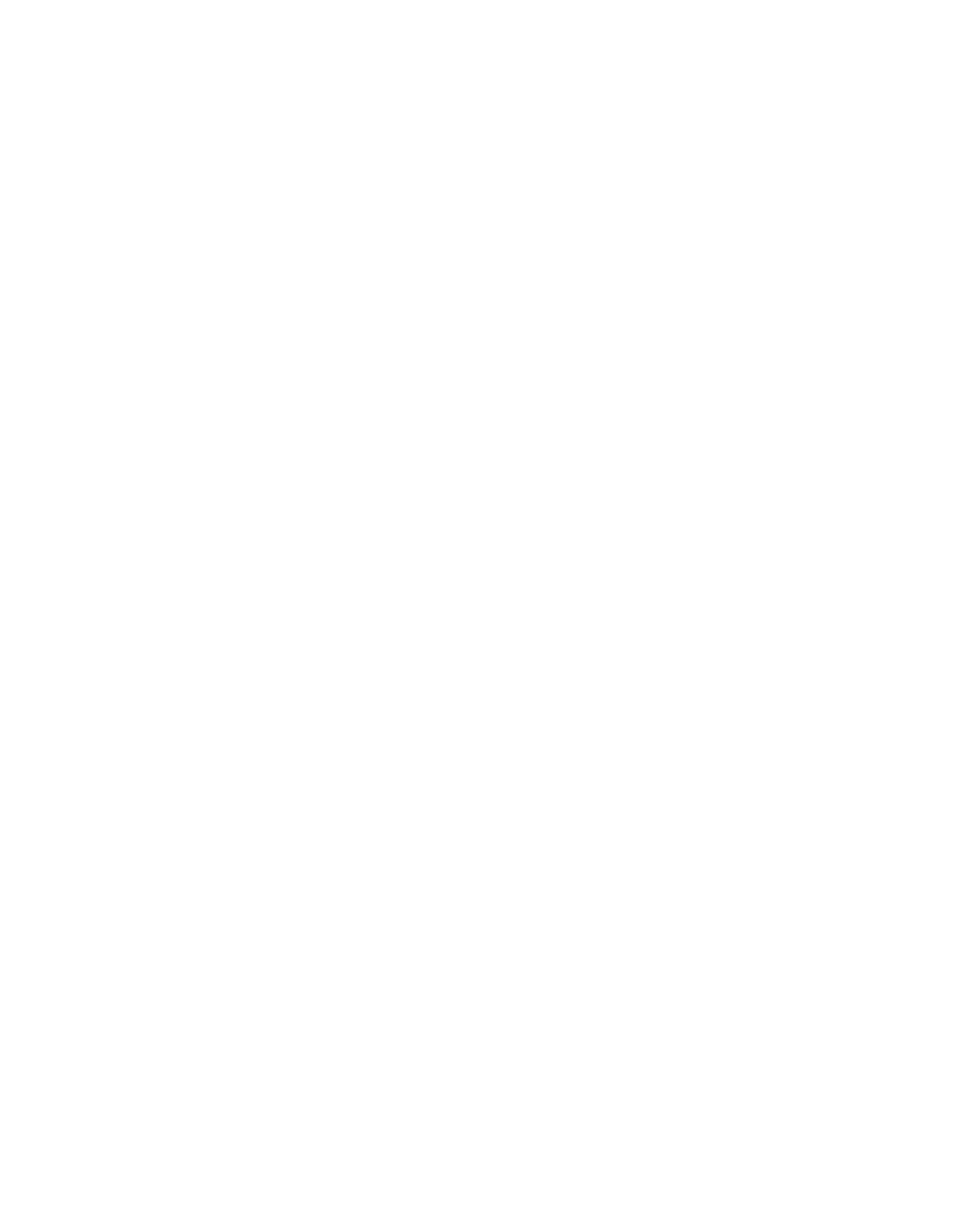#### **2001 Georgia Plant Disease Loss Estimates**

It is estimated that 2001 plant disease losses, including control costs, amounted to approximately \$587.107 million. The value of the crops used in this estimate was over \$4.799 billion, resulting in a 12.23 percent total disease loss across all crops included in this summary.

The estimated values for most crops used to compute these disease losses are summarized in: Georgia Agricultural Statistics Service, Georgia Farm Report Vol. 02, No. 04. Estimates for tobacco are based on Market News Service figures for growers net sales and do not include warehouse resales. Estimates for vegetables, strawberries, ornamentals, and turf rely on specialists knowledge of the industry and industry sources for information.

#### **THE FOLLOWING MEMBERS OF THE UNIVERSITY OF GEORGIA DEPARTMENT OF PLANT PATHOLOGY MADE DIRECT CONTRIBUTION TO THIS PUBLICATION:**

| Paul Bertrand          | Tifton, GA  | 229-386-7495 |
|------------------------|-------------|--------------|
| Phil Brannen           | Athens, GA  | 706-542-9146 |
| Barry Cunfer           | Griffin, GA | 770-412-4012 |
| Jan Fowler             | Athens, GA  | 706-542-9146 |
| Robert Kemerait        | Tifton, GA  | 229-386-7495 |
| David Langston         | Tifton, GA  | 229-386-7495 |
| Alfredo Martinez       | Griffin, GA | 770-228-7375 |
| Dan Phillips           | Griffin, GA | 770-412-4009 |
| Jean Williams-Woodward | Athens, GA  | 706-542-9146 |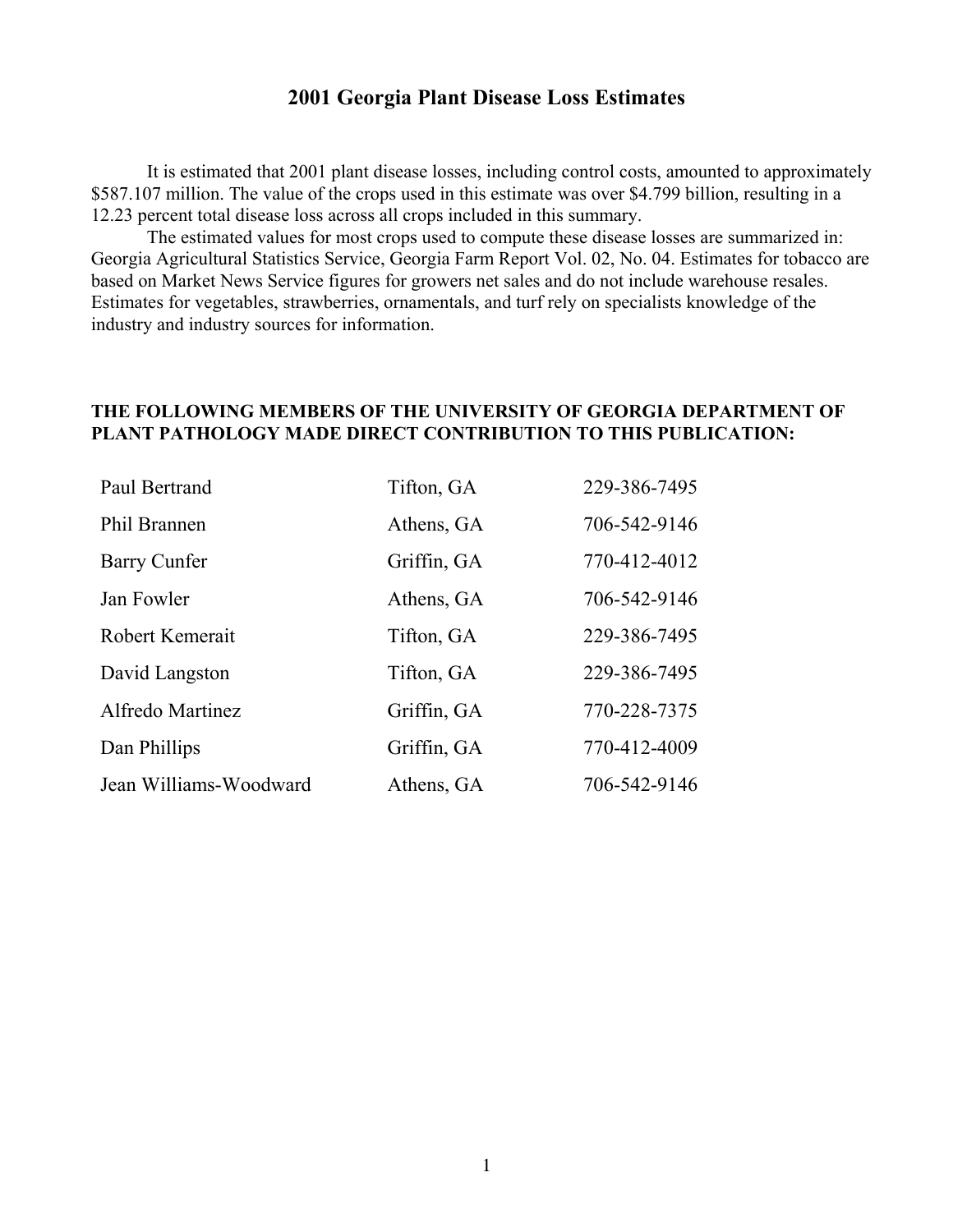#### **2001 PLANT DISEASE CLINIC ANNUAL SUMMARY**

Extension Plant Pathology maintains three clinics as educational resources for county Extension agricultural faculty to use to aid their clients in diagnosing and correcting disease — and insect-related plant problems. Plant samples are submitted directly to the county extension faculty who, at their discretion, forward samples to the appropriate clinic. Commercial turf, fruits, forage crops, greenhouse and ornamental nursery samples are sent to the Plant Disease Clinic in Athens. Diagnoses of and control recommendations for commercial samples of field crops, pecans and vegetables are handled by the Plant Disease Clinic at the Rural Development Center in Tifton, Georgia. All non-commercial plant samples are sent to the Homeowner IPM Clinic in Athens for disease and/or insect diagnoses and recommendations. Diagnoses and educational recommendations are returned to the county faculty. The clinics maintain a computerized database of samples and their diagnoses, as well as a reference library for use by extension agents, specialists, researchers, and students.

As in 2000, ornamentals (trees, herbaceous and woody landscape plants) and turf comprised most of the samples received in 2001. Total physical plant samples diagnoses increased 16 percent over volume in 2000, mostly in the areas of fruits, trees, woody ornamentals, and grasses. The increase is most likely due to increased rainfall over 2000, which contributed to an increase in disease in some crops. Although county agents still use the Distance Diagnosis through Digital Imaging system for a more rapid diagnosis of some plant diseases, many agents are not utilizing the system as much as they had in 2000 or are submitting samples through the DDDI system and then sending the physical sample to the Plant Disease Clinic for confirmation, particularly for homeowner samples.

| Crop                     | Commercial<br><b>Samples</b> | <b>Homeowner IPM</b><br><b>Clinic: Disease</b> | <b>Total</b> |
|--------------------------|------------------------------|------------------------------------------------|--------------|
| Field Crops              | 262                          |                                                | 262          |
| Vegetables               | 369                          | 135                                            | 504          |
| Fruits & Nuts            | 135                          | 78                                             | 213          |
| Herbaceous Ornamentals   | 247                          | 161                                            | 408          |
| <b>Woody Ornamentals</b> | 331                          | 346                                            | 677          |
| Trees                    | 121                          | 233                                            | 354          |
| Grasses                  | 626                          | 484                                            | 1110         |
| Miscellaneous            | 7                            | 41                                             | 48           |
| <b>TOTAL</b>             | 2098                         | 1478                                           | 3576         |

#### **CLINIC SUMMARIES: 2001 PLANT SPECIMEN DIAGNOSES**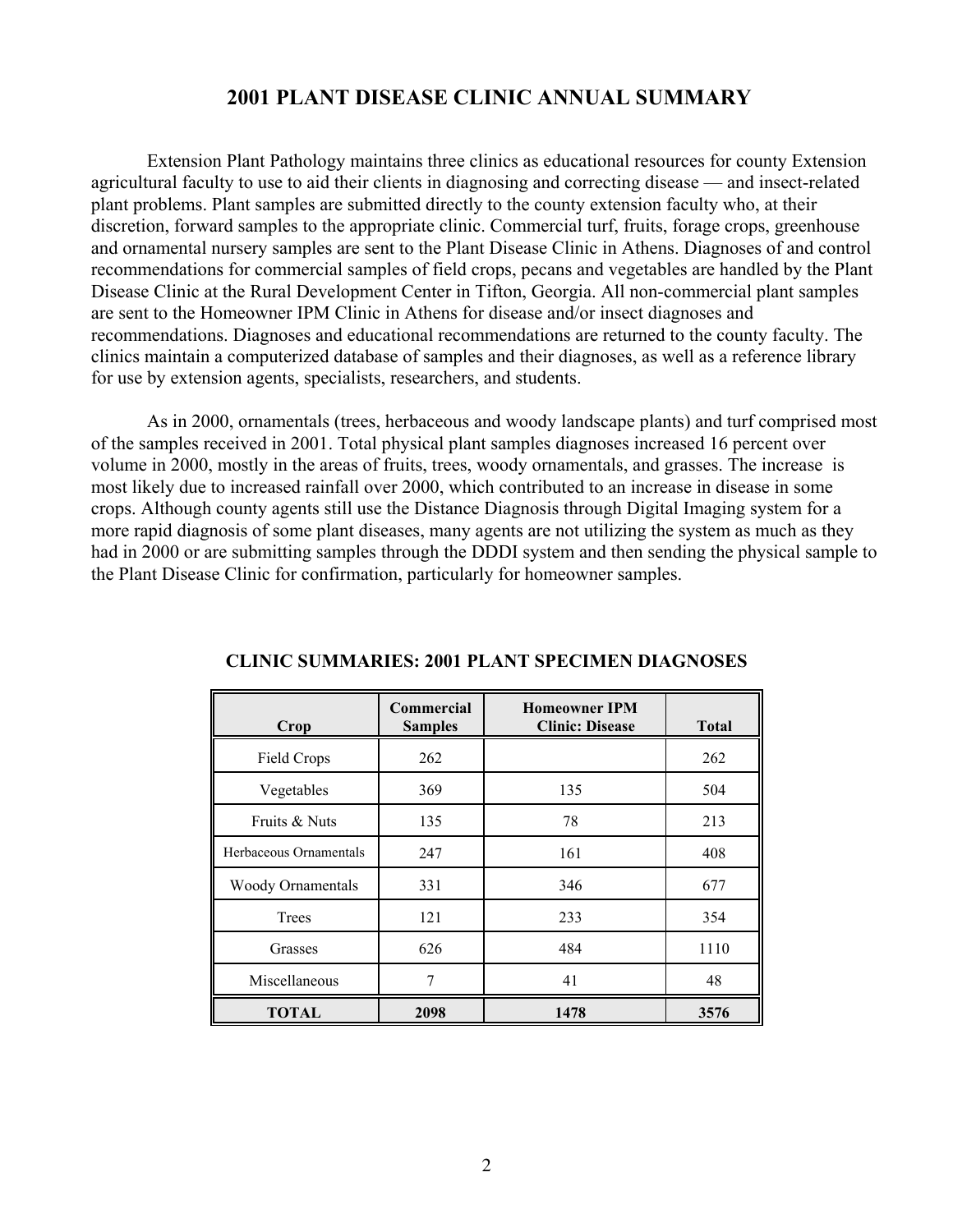### **APPLE**

Apples generally had high disease pressure in 2001. Fire blight was virtually nonexistent due to weather conditions during bloom. Cold damage during bloom substantially reduced apple production, and many orchards were largely abandoned relative to disease control. On remaining apples, summer rots, particularly bitter rot, were of major concern as the season progressed. For the second year in a row, a more aggressive *Glomerella* species was observed, and the disease resulted in severe defoliation of apple trees where it occurred. We will need to monitor for future outbreaks of this disease. Cost of control included increased pesticide usage for summer rots. Often, chemical fungicides did not adequately suppress disease.

| <b>Disease</b>        | % Reduction in<br><b>Crop Value</b> | Damage<br>(\$ Thousands) | <b>Cost of Control</b><br>(\$ Thousands) | <b>Total</b><br>(\$ Thousands) |
|-----------------------|-------------------------------------|--------------------------|------------------------------------------|--------------------------------|
| Fire Blight           | 0.1                                 | 2.3                      | 40.0                                     | 42.3                           |
| <b>Bitter Rot</b>     | 10.0                                | 229.3                    | 100.0                                    | 329.3                          |
| <b>Bot Rot</b>        | 1.0                                 | 22.9                     | 52.0                                     | 74.9                           |
| <b>Black Rot</b>      | 0.1                                 | 2.3                      | 33.0                                     | 35.3                           |
| Alternaria Leaf Spot  | 0.1                                 | 2.3                      | $-1$                                     | 2.3                            |
| Powdery Mildew        | 0.1                                 | 2.3                      | 11.5                                     | 13.8                           |
| Sooty Blotch          | 0.1                                 | 2.3                      | $-1$                                     | 2.3                            |
| Fly Speck             | 0.1                                 | 2.3                      | $-1$                                     | 2.3                            |
| Cedar Apple Rust      | 0.1                                 | 2.3                      | $-1$                                     | 2.3                            |
| Scab                  | 0.05                                | 1.1                      | $-1$                                     | 1.1                            |
| <b>Other Diseases</b> | 0.05                                | 1.1                      | 1.0                                      | 1.1                            |
| <b>Total</b>          | 11.8                                | 270.5                    | 237.5                                    | 507.0                          |

<sup>1</sup> Controlled with fungicides applied for other diseases.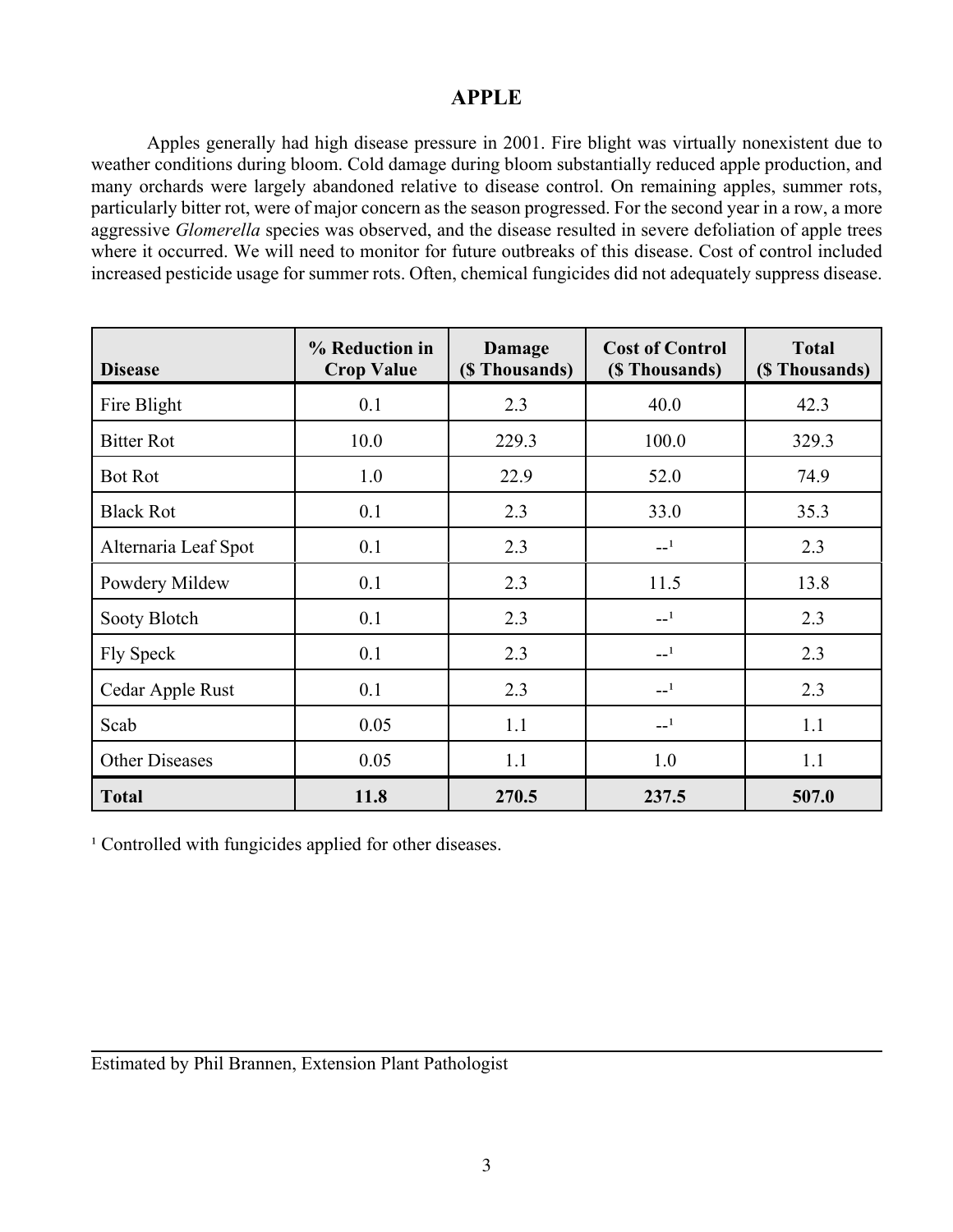# **BLUEBERRY**

Blueberry production was down in 2001, with a total production of 17,000,000 lbs. valued at \$13.5 million. Mummy berry and rot diseases were observed at very low levels, largely due to dry conditions and good fungicide programs. Botrytis blight was essentially absent as no predisposing freezes occurred during bloom. In southern highbush cultivars, problems due to foliar diseases and dieback were observed. The southern highbush cultivars have incredible market potential, but the leaf spot disease and dieback will have to be addressed.

| <b>Disease</b>         | % Reduction in<br><b>Crop Value</b> | Damage<br>(\$ Thousands) | <b>Cost of Control</b><br>(\$ Thousands) | <b>Total</b><br>(\$ Thousands) |
|------------------------|-------------------------------------|--------------------------|------------------------------------------|--------------------------------|
| Mummy Berry            | 1.5                                 | 211.6                    | 500.0                                    | 711.6                          |
| <b>Botrytis Blight</b> | 0.1                                 | 14.1                     | 200.0                                    | 214.1                          |
| <b>Foliar Disease</b>  | 1.0                                 | 141.0                    | 20.0                                     | 161.1                          |
| Dieback                | 1.0                                 | 141.0                    | 10.0                                     | 151.1                          |
| Phytophthora Root Rot  | 0.5                                 | 70.5                     | 10.0                                     | 80.5                           |
| <b>Total</b>           | 4.1                                 | 578.2                    | 740.0                                    | 1,318.4                        |

Estimate by Phil Brannen, Extension Plant Pathologist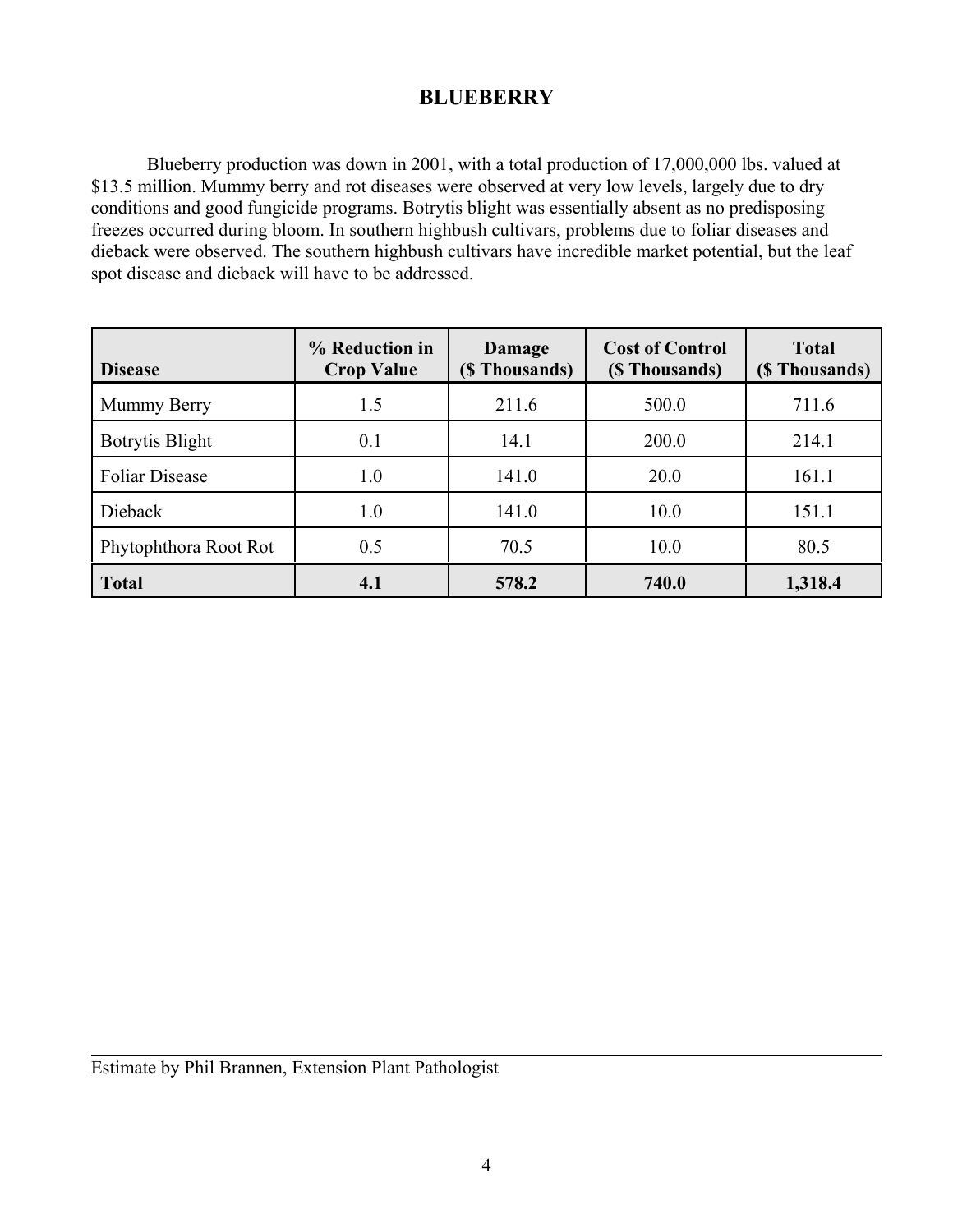# **BUNCH GRAPE**

Bunch grape production, predominantly wine grapes, continues to increase in the North Georgia area. Disease pressure was very high among bunch grape vineyards in 2001. Wet conditions resulted in very high rot pressure, and mildew pressure was also high. Pierce's disease, caused by a bacterial pathogen, was observed at elevations of 1800-2000 feet, but disease levels did not increase. Crown gall, also caused by a bacterial pathogen, did increase as a result of cold damaged vines. Pathological issues resulted in a substantial value loss in 2001.

| <b>Disease</b>        | % Reduction in<br><b>Crop Value</b> | Damage<br>(\$ Thousands) | <b>Cost of Control</b><br>(\$ Thousands) | <b>Total</b><br>(\$Thousands) |
|-----------------------|-------------------------------------|--------------------------|------------------------------------------|-------------------------------|
| <b>Botrytis</b>       | 5.0                                 | 98.3                     | 30.0                                     | 128.3                         |
| Downy Mildew          | 2.0                                 | 39.3                     | 20.0                                     | 59.3                          |
| <b>Black Rot</b>      | 1.0                                 | 19.7                     | 20.0                                     | 39.7                          |
| Powdery Mildew        | 5.0                                 | 98.3                     | 5.0                                      | 103.3                         |
| Phomopsis Cane Blight | 2.0                                 | 39.3                     | $-1$                                     | 39.3                          |
| Crown Gall            | 1.0                                 | 19.7                     | 5.0                                      | 24.7                          |
| Pierce's Disease      | 1.0                                 | 19.7                     | 5.0                                      | 24.7                          |
| <b>Total</b>          | 17.0                                | 334.3                    | 85.0                                     | 419.3                         |

<sup>1</sup> Controlled with fungicides applied for other diseases.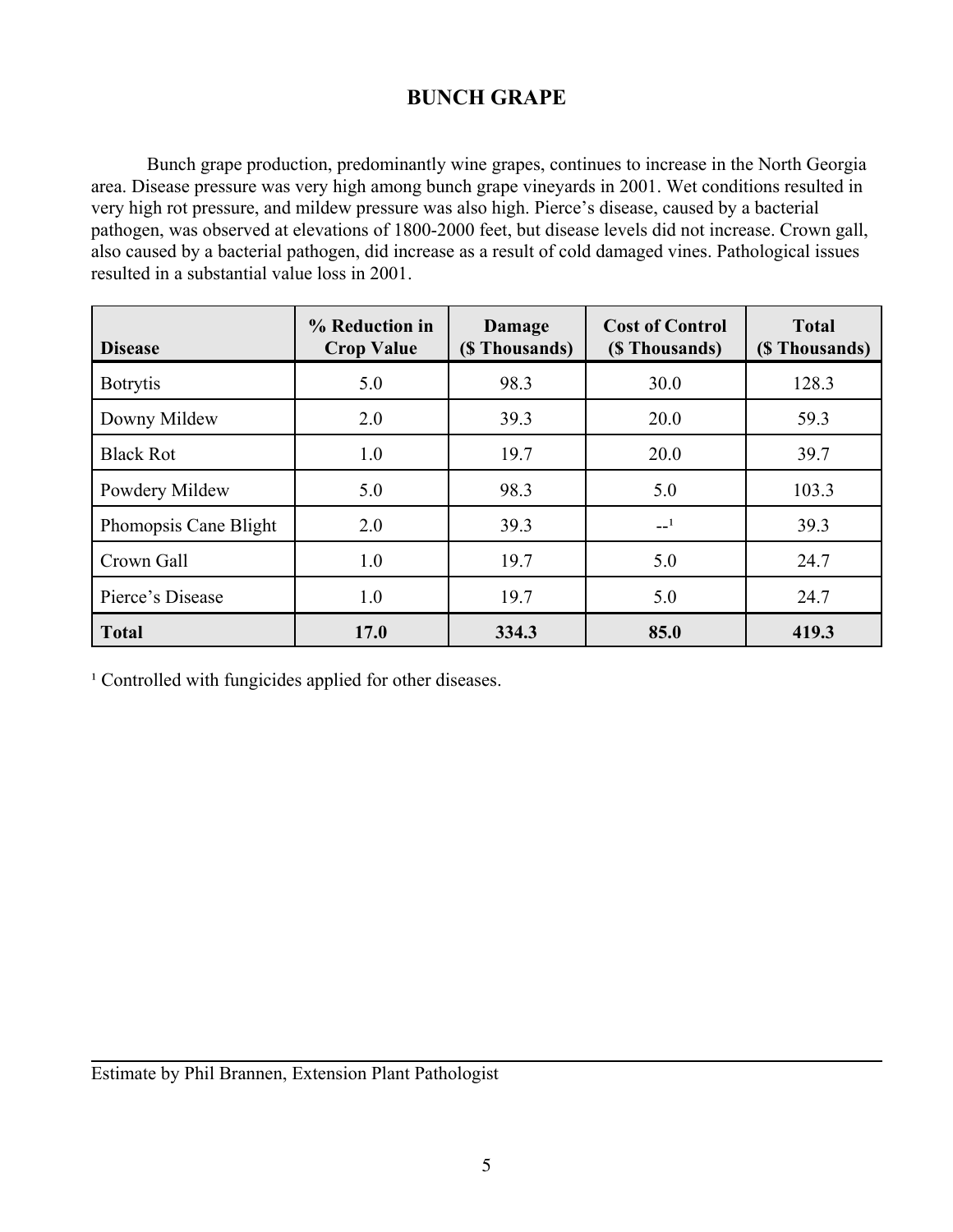# **CANOLA**

**2001 Disease Loss Estimates for Canola Are Not Available No Canola was planted in Georgia in 2001**

Estimate by Dan Phillips, Research Plant Pathologist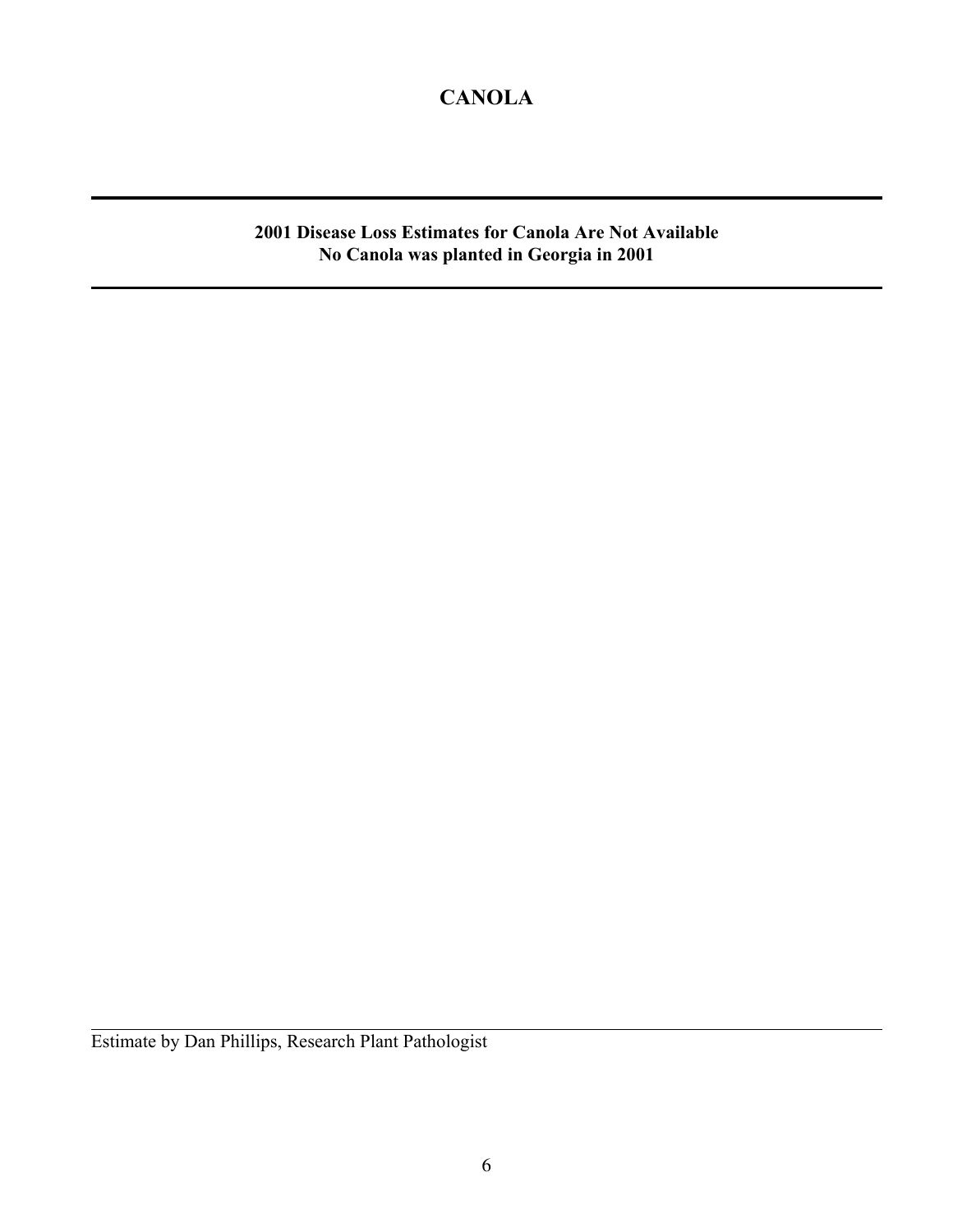#### **CORN**

Conditions were better for corn production in Georgia in 2001 than they had been for several years. Rainfall was generally favorable for crop production across many areas of the state and led to increased yields from 2000. In 2001, corn was planted on 265,000 acres and harvested from 220,000 acres. The yield was 134 bu/A, up from 107 bu/A in 2000. The 2001 crop was valued at \$63,382,000. In 2001, foliar diseases, especially southern corn leaf blight, caused by *Bipolaris maydis*, were common. This increase was closely linked to locally abundant rainfall that created conditions favorable for disease development. Wetter conditions during the season should have helped to reduce the level of aflatoxin, caused by *Aspergillus flavus,* as production of this mycotoxin is favored by hot, dry weather.

| <b>Disease</b>       | % Reduction in<br><b>Crop Value</b> | Damage<br>(\$ Millions) | <b>Cost of Control</b><br>(\$ Millions) | <b>Total</b><br>(\$ Millions) |
|----------------------|-------------------------------------|-------------------------|-----------------------------------------|-------------------------------|
| Root & Stalk Rot     | 0.1                                 | 0.06                    | 0.0                                     | 0.06                          |
| Nematodes            | 2.0                                 | 1.26                    | 1.0                                     | 2.26                          |
| Mycotoxins           | 7.5                                 | 4.75                    | 0.0                                     | 4.75                          |
| <b>Leaf Diseases</b> | 5.0                                 | 3.17                    | 0.0                                     | 3.17                          |
| <b>Total</b>         | 14.6                                | 9.24                    | 1.0                                     | 10.24                         |

Estimate by Robert Kemerait, Extension Plant Pathologist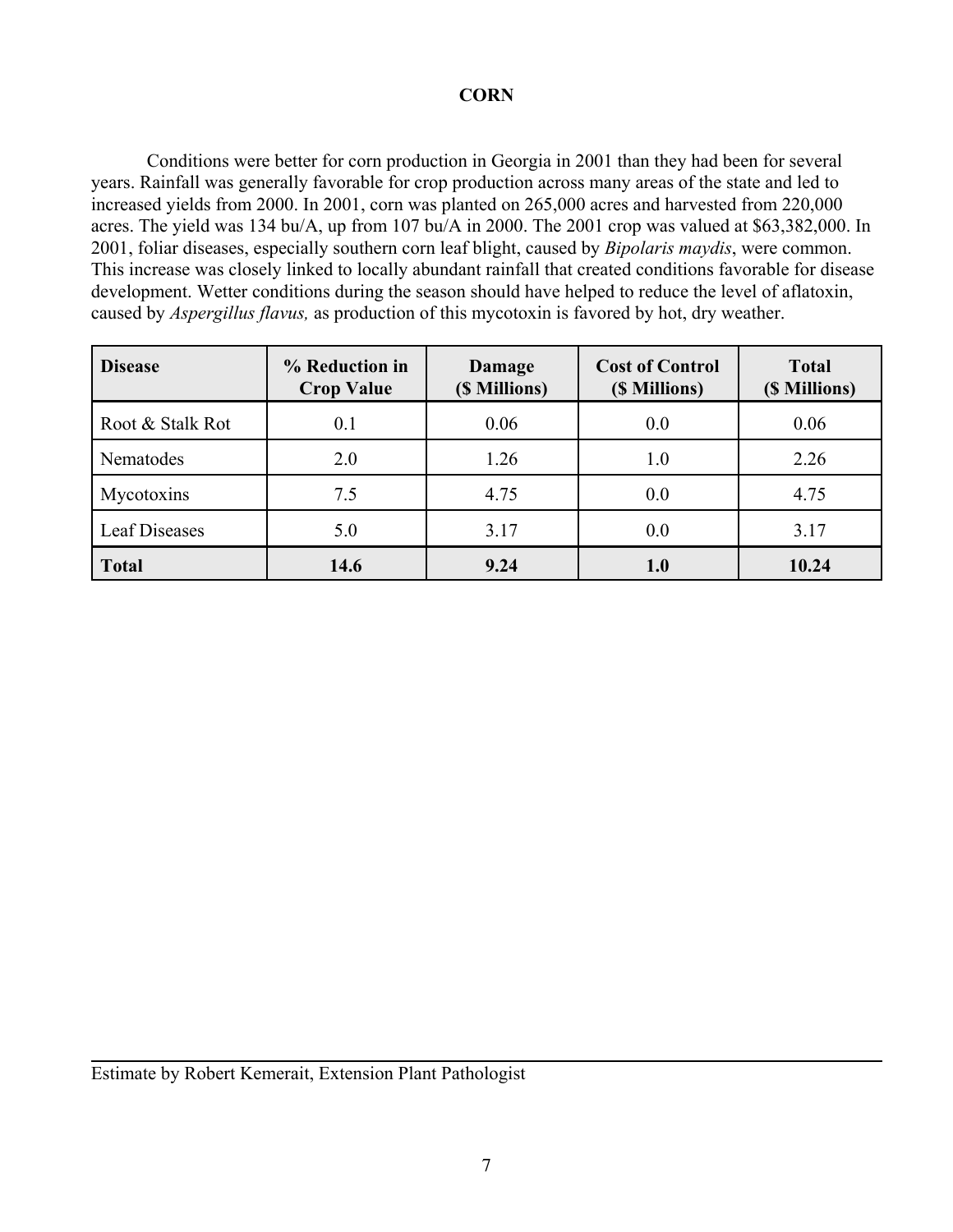# **COTTON**

Increased rainfall during the 2001 season helped to boost yields in last season's crop. Cotton was planted on 1.5 million acres in 2001 and harvested from an estimated 1.49 million acres. The average lint yield was 709 lb/A for a total production of 2.2 million bales. The crop was valued at \$370,656,000. Losses to boll rot increased in 2001 from 2000 because of the locally abundant rainfall in some areas of the state. Seedling disease was also more common for the same reason. Seedling disease in Georgia is largely *Rhizoctonia solani* (soreshin); however, there is evidence that *Pythium* spp. may play a greater role in this disease complex that previously thought. Losses to nematodes, primarily southern root knot and reniform, increased slightly in 2001, partly as a result of inadequate crop rotation in some areas.

| <b>Disease</b>          | % Reduction in<br><b>Crop Value</b> | Damage<br>(\$ Millions) | <b>Cost of Control</b><br>(\$ Millions) | <b>Total</b><br>(\$ Millions) |
|-------------------------|-------------------------------------|-------------------------|-----------------------------------------|-------------------------------|
| Boll Rot (lint)         | 5.0                                 | 18.5                    | 0.0                                     | 18.5                          |
| Nematodes               | 5.0                                 | 18.5                    | 12.0                                    | 30.5                          |
| <b>Seedling Disease</b> | 3.0                                 | 11.1                    | 2.21 <sup>1</sup>                       | 13.3                          |
| Fusarium Wilt           | 0.1                                 | 0.4                     | 0.0                                     | 0.4                           |
| <b>Total</b>            | 13.1                                | 48.5                    | 14.2                                    | 62.7                          |

 $1$ . This figure is an estimate of the cost of fungicides, both in the seed treatments and additional hopper box and in-furrow applications, that are used to manage seedling diseases. For this figure, it is estimated that approximately 15% of the cotton acreage in Georgia is treated with a fungicide in addition to the seed treatment to manage seedling disease.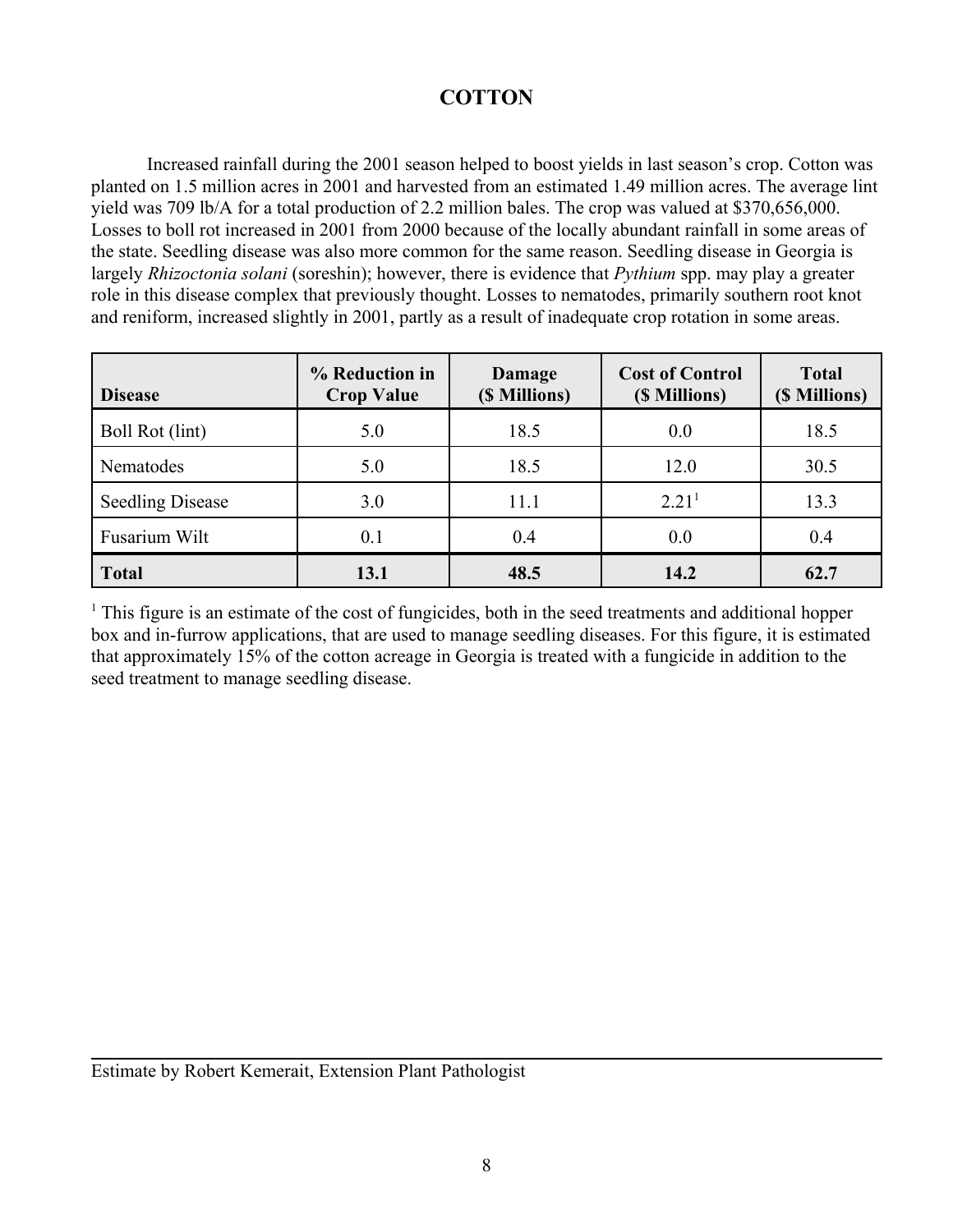# **MUSCADINE GRAPE**

Dry conditions resulted in virtually no disease pressure in most muscadine vineyards. When rots were observed, Macrophoma rot was the predominant, "standard" disease observed. Black rot was observed on leaves, but this did not translate to fruit rots. Of interest, Phomopsis dead arm disease increased to epidemic levels in several vineyards, resulting in 50-75 percent losses in some varieties. The Granny Val variety has been particularly susceptible to this disease, and some producers are removing this variety completely from their vineyards. The combination of years of drought stress and cold damage could help explain the increase in this disease among certain varieties.

| <b>Disease</b>     | % Reduction in<br><b>Crop Value</b> | Damage<br>(\$ Thousands) | <b>Cost of Control</b><br>(\$ Thousands) | <b>Total</b><br>(\$ Thousands) |
|--------------------|-------------------------------------|--------------------------|------------------------------------------|--------------------------------|
| <b>Bitter Rot</b>  | 1.0                                 | 18.2                     | 40.2                                     | 58.4                           |
| Macrophoma Rot     | 1.0                                 | 18.2                     | 35.0                                     | 53.2                           |
| Ripe Rot           | 1.0                                 | 18.2                     | 15.0                                     | 33.2                           |
| Angular Leaf Spot  | 0.1                                 | 1.8                      | 5.0                                      | 6.8                            |
| <b>Black Rot</b>   | 0.1                                 | 1.8                      | $-1$                                     | 1.8                            |
| Phomopsis Dead Arm | 5.0                                 | 90.0                     | 5.0                                      | 95.9                           |
| <b>Total</b>       | 8.2                                 | 149.1                    | 100.2                                    | 249.3                          |

<sup>1</sup> Controlled with fungicides applied for other diseases.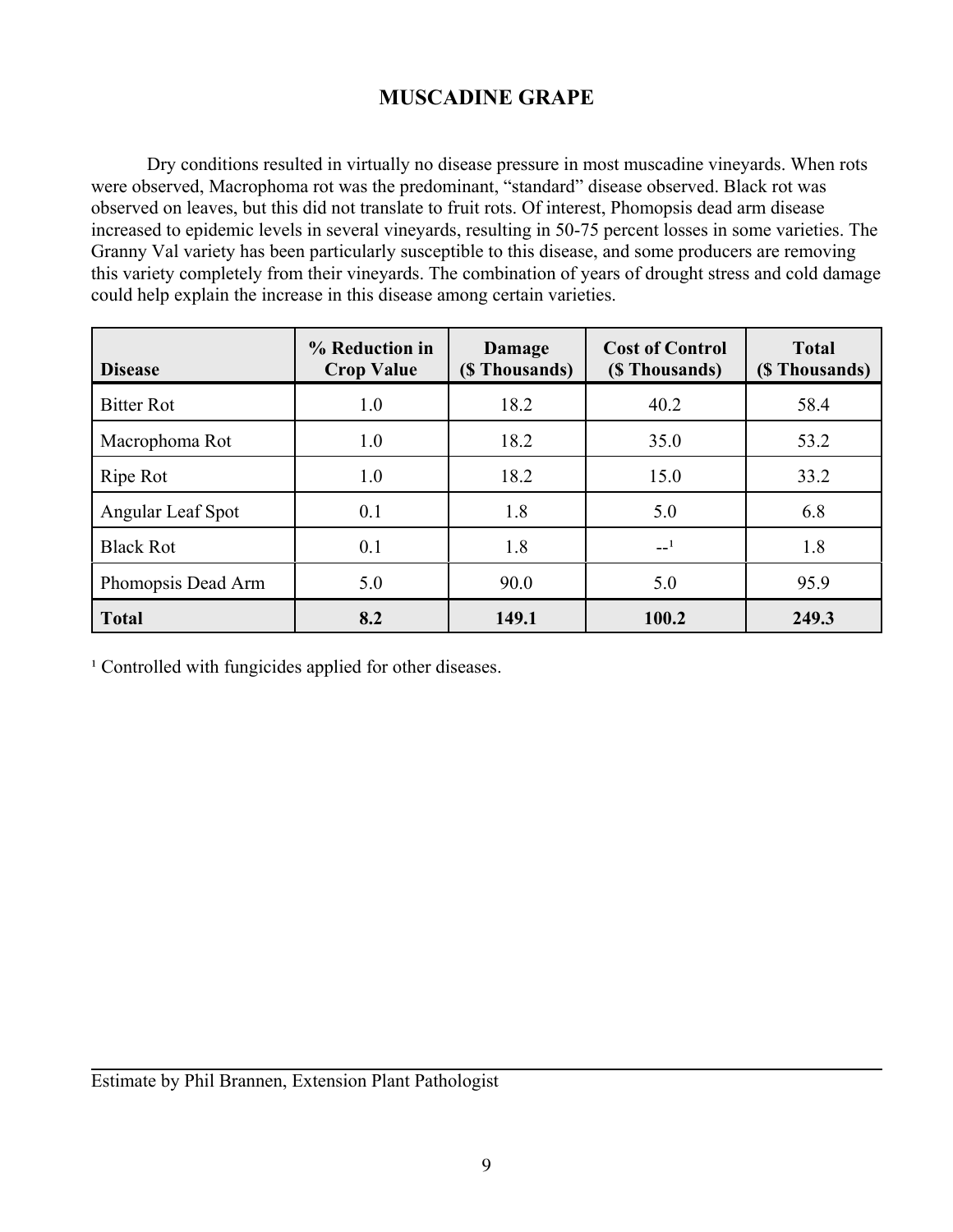# **ORNAMENTALS**

The estimated value of the ornamental industry (excluding sod) was \$1,473.2 million in 2001. Gross field and container nursery/greenhouse sales was estimated at \$410.5 million with landscape industries (including re-wholesalers) making up the bulk of the total ornamental crop value. Root rot diseases account for the largest percentage of disease loss to ornamentals. Daylily rust, which was first seen in Georgia in fall 2000, became more widespread in 2001, which increased cost of control for nurseries, re-wholesalers, and landscapers.

| <b>Disease</b>                                   | % Reduction<br>in Crop Value | Damage<br>(\$ Millions) | <b>Cost of Control</b><br>(\$ Millions) | <b>Total</b><br>(\$ Millions) |
|--------------------------------------------------|------------------------------|-------------------------|-----------------------------------------|-------------------------------|
| Bacterial diseases<br>(fire blight, leaf spots)  | 0.2                          | 2.95                    | 0.8                                     | 3.75                          |
| Fungal leaf spots, branch and<br>stem cankers    | 0.5                          | 7.37                    | 6.3                                     | 13.67                         |
| Root and crown rots                              | 2.3                          | 33.88                   | 8.1                                     | 41.98                         |
| Powdery mildew                                   | 0.2                          | 2.95                    | 1.8                                     | 4.75                          |
| Botrytis blight                                  | 0.1                          | 1.47                    | 1.0                                     | 2.47                          |
| Virus (TSWV, INSV, CMV)                          | 0.05                         | 0.73                    | 0.0                                     | 0.73                          |
| Minor diseases<br>(rust, downy mildew, nematode) | 1.3                          | 19.15                   | 2.1                                     | 21.25                         |
| <b>Total</b>                                     | 4.65                         | 68.5                    | 20.1                                    | 88.63                         |

| <b>Production Category</b>                         | $%$ Reduction <sup>1</sup><br>in Crop Value | Damage<br>(\$ Millions) | <b>Cost of Control</b><br>(\$ Millions) | <b>Total</b><br>(\$ Millions) |
|----------------------------------------------------|---------------------------------------------|-------------------------|-----------------------------------------|-------------------------------|
| <b>Field Grown Stock</b>                           | 2.8                                         | 1.90                    | 2.0                                     | 3.90                          |
| <b>Containerized Nursery</b><br>(including Liners) | 7.1                                         | 11.21                   | 5.4                                     | 16.61                         |
| Floriculture                                       | 6.1                                         | 11.28                   | 4.3                                     | 15.58                         |
| Landscape                                          | 2.8                                         | 25.71                   | 5.6                                     | 52.87                         |
| Re-wholesale                                       | 12.8                                        | 18.43                   | 2.8                                     | 21.23                         |
| <b>Total</b>                                       | 4.65                                        | 68.5                    | 20.1                                    | 88.63                         |

<sup>1</sup> Values in this column are not additive, and are calculated as the % reduction in crop value per grower category.

Estimate by Jean Williams-Woodward, Extension Plant Pathologist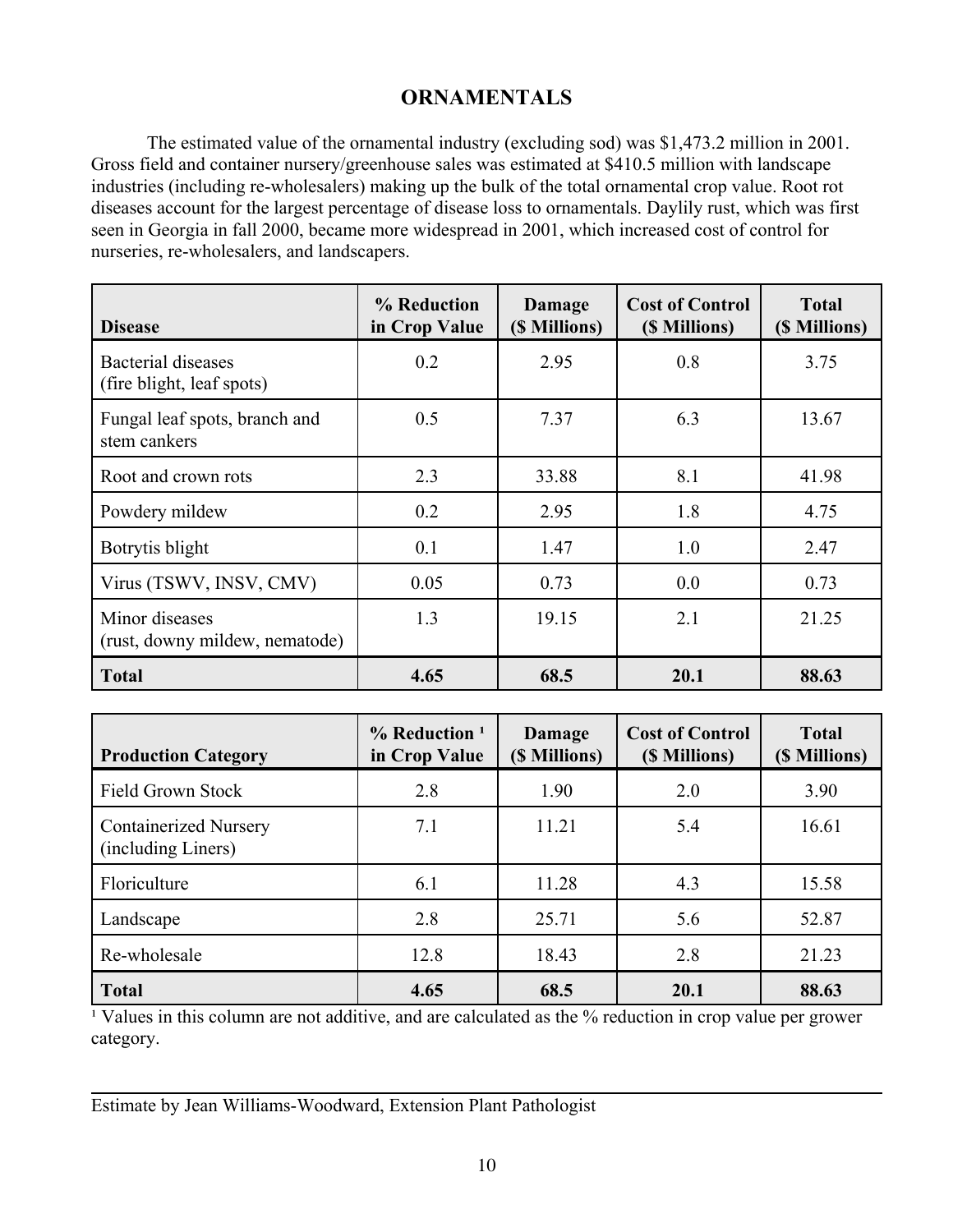## **PEACH**

Peach production in 2001 was greatly reduced over its potential due to disease issues. The wet conditions observed in 2001 often resulted in increased disease and poor fungicide programs. Brown rot incidence was extremely high, as was bacterial spot and scab. Problems with Armillaria root rot and phony peach were observed. Cost of control included cost of pesticides, equipment, and labor. Costs associated with certain cultural practices (flail mowing to reduce gummosis; detailed pruning for control of Phomopsis shoot blight) are directly related to disease control, and were therefore considered in the assessment.

| <b>Disease</b>                          | % Reduction in<br><b>Crop Value</b> | Damage<br>(\$ Thousands) | <b>Cost of Control</b><br>(\$ Thousands) | <b>Total</b><br>(\$ Thousands) |
|-----------------------------------------|-------------------------------------|--------------------------|------------------------------------------|--------------------------------|
| <b>Brown Rot</b>                        | 10.0                                | 4,279.0                  | 1,500.0                                  | 5,779.3                        |
| Scab                                    | 5.0                                 | 2,139.6                  | 1,110.0                                  | 3,249.6                        |
| <b>Bacterial Spot</b>                   | 5.0                                 | 2,139.6                  | 20.0                                     | 2,159.6                        |
| Phony Peach                             | 1.0                                 | 427.9                    | 230.0                                    | 657.9                          |
| Gummosis                                | 0.1                                 | 42.8                     | 20.0                                     | 62.8                           |
| Armillaria Root Rot                     | 1.0                                 | 427.9                    | 50.0                                     | 477.9                          |
| <b>Phomopsis Constriction</b><br>Canker | 0.05                                | 21.4                     | 10.0                                     | 31.4                           |
| <b>Total</b>                            | 22.2                                | 9,478.2                  | 2,940.0                                  | 12,418.5                       |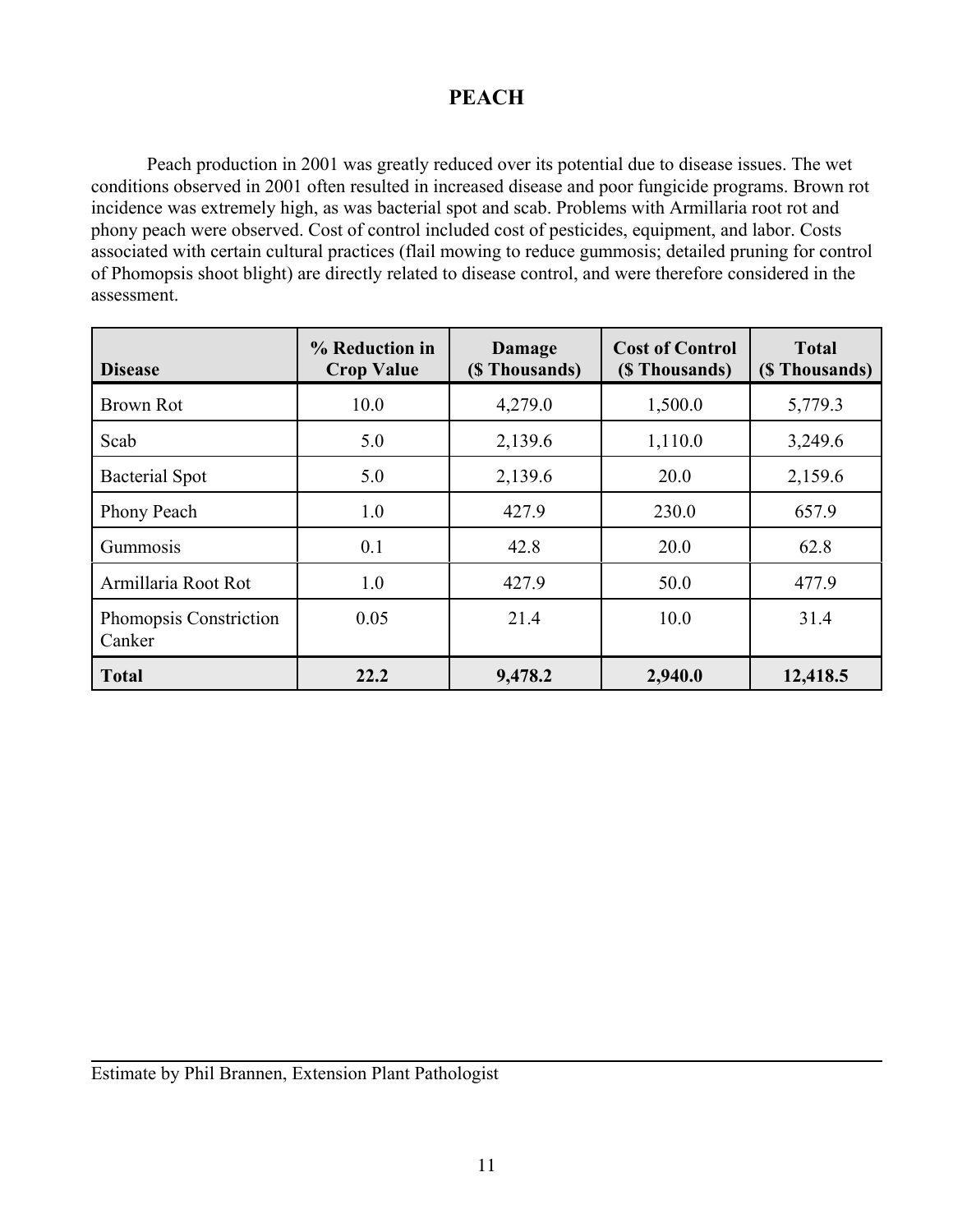### **PEANUT**

In 2001, peanut was planted on an estimated 515,000 acres and harvested from approximately 512,000 acres. Unlike during several recent drought years, growing conditions were generally good in 2001 and this was reflected in the statewide yields. Yields averaged 3,300 lb/A for a total production of 1.7 billion pounds, valued at \$385,229,000. Ample rainfall across much of the production region early in the season lead to the appearance of several uncommon foliar diseases including leaf scorch, anthracnose, and leaf blight. Although premature defoliation was observed in some fields, these diseases had little, if any, impact on final yields. Leaf spot diseases, especially early leaf spot, were common and could be severe if not managed properly. Conditions early in the 2001 season were cooler and wetter than in recent years. These conditions were favorable for the development of Cylindrocladium black rot (CBR), which was a cause of concern for many growers and contributed to some significant yield losses across the state. White mold generally appeared during the latter part of the season and caused problems for growers who were not able to make late-season applications of fungicides such as Abound, Folicur, or Moncut. These fungicides were also important for the adequate control of Rhizoctonia limb rot that was favored by thick vine growth and periods of ample rainfall. Tomato spotted wilt, the most devastating disease of peanut in Georgia in recent years, was generally very light in 2001 and caused only slight yield losses in most areas. Reasons for this included successful adaptation of the Tomato Spotted Wilt Index by growers and use of varieties such as Georgia Green and C-99R, which have some resistance to the virus.

| <b>Disease</b>            | % Reduction in<br><b>Crop Value</b> | Damage<br>(\$ Millions) | <b>Cost of Control</b><br>(\$ Millions) | <b>Total</b><br>(\$Millions) |
|---------------------------|-------------------------------------|-------------------------|-----------------------------------------|------------------------------|
| Leaf spots                | 2.0                                 | 7.7                     | $42.2^{\circ}$                          | 31.9                         |
| White mold                | 3.0                                 | 11.5                    | $11.6^{b}$                              | 23.1                         |
| Limb Rot                  | 3.5                                 | 13.5                    | $ -$ <sup>c</sup>                       | 13.5                         |
| Pod Rot                   | 1.0                                 | 3.9                     | $=$ $-$ <sup>d</sup>                    | 3.9                          |
| Nematodes                 | 3.0                                 | 11.5                    | 8.0                                     | 19.5                         |
| Cylindrocladium Black Rot | 3.5                                 | 13.5                    | $0.25^{\circ}$                          | 13.75                        |
| <b>Seedling Disease</b>   | 0.5                                 | 1.9                     | 0.5                                     | 2.4                          |
| Tomato Spotted Wilt Virus | 1.5                                 | 5.8                     | 0.0                                     | 5.8                          |
| Diplodia Collar Rot       | T                                   | ---                     | 0.0                                     | 0.0                          |
| <b>Total</b>              | 18.0                                | 69.3                    | 44.55                                   | 113.85                       |

<sup>a</sup>It was estimated that 55% of peanut acreage in Georgia receives some irrigation and that most of this acreage was sprayed with fungicides 7 times during the season. Fungicide treatments for leaf spot control alone are about \$8/acre per application. Growers usually sprayed non-irrigated fields less often, perhaps 4-5 times per season. This figure is based upon the cost to growers if they ONLY used fungicides (e.g. chlorothalonil) for leaf spot control.

<sup>b</sup>This figure reflects the additional cost BEYOND control of leaf spot if growers chose to use products such as azoxystrobin, tebuconazole, or flutolanil to control soilborne diseases.

<sup>c</sup>Cost of control for limb rot is included in treatments for white mold.

<sup>d</sup>The cost of gypsum treatments applied to reduce pod rot has not been estimated.

<sup>e</sup>It was estimated that approximately 1% of the total peanut acreage is treated with metam sodium to control CBR at \$50/A.

Estimate by Robert Kemerait, Extension Plant Pathologist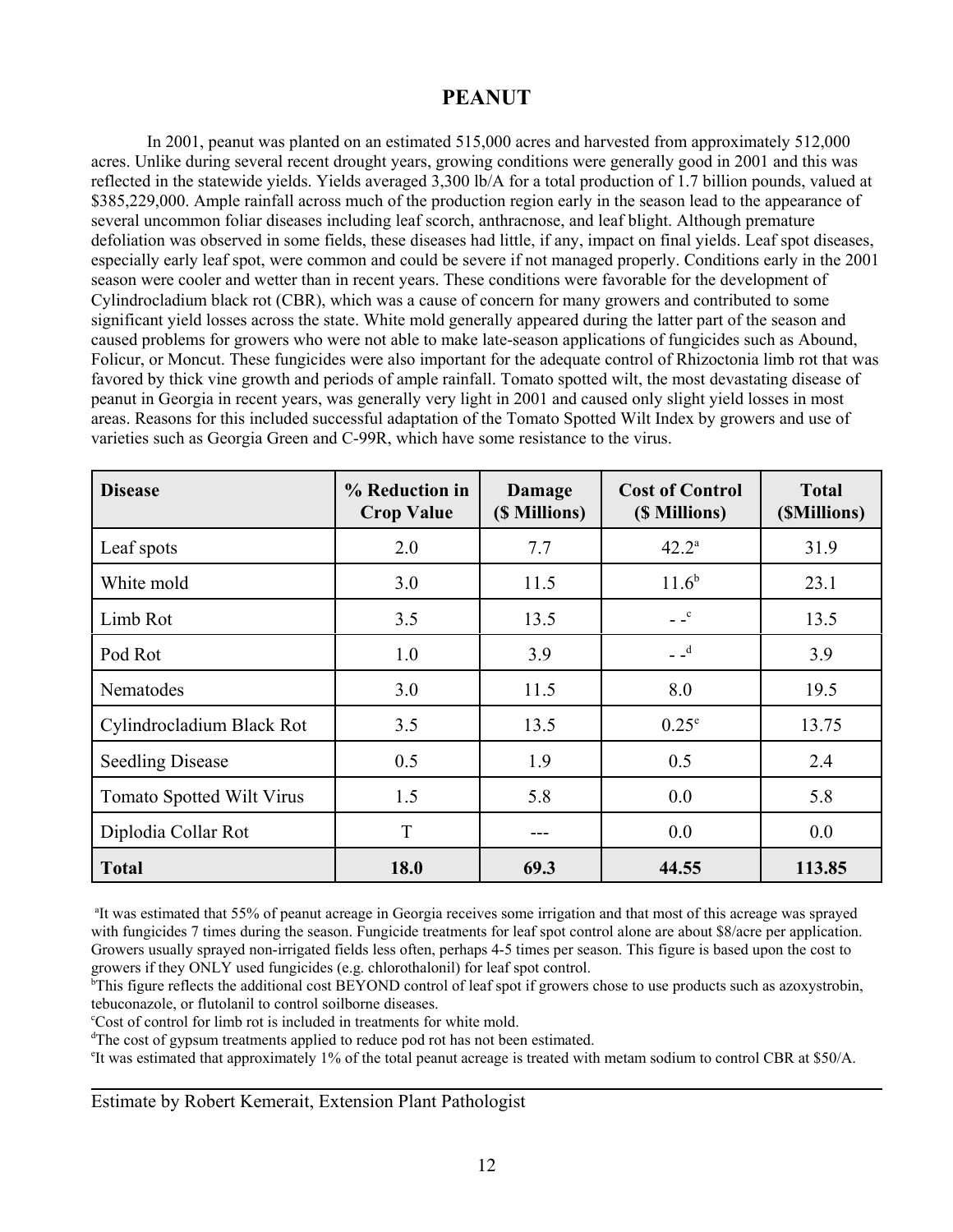# **PECAN**

| Abundant June-July rain resulted in some scab at a number of locations. Loss potential for 2001 |  |
|-------------------------------------------------------------------------------------------------|--|
| was variable as usual ranging from $\leq 1$ - $>50\%$ . <sup>1</sup>                            |  |

| <b>Disease</b>              | % Reduction in<br><b>Crop Value</b> | Damage<br>(\$ Millions) | <b>Cost of Control</b><br>(\$ Millions) | <b>Total</b><br>(\$ Millions) |
|-----------------------------|-------------------------------------|-------------------------|-----------------------------------------|-------------------------------|
| Scab <sup>2</sup>           | 0.15                                | 0.09                    | 12.10                                   | 12.19                         |
| <b>Brown Spot</b>           | 0.00                                | 0.00                    | $-2$                                    | 0.00                          |
| Downy Spot                  | 0.00                                | 0.00                    | $-2$                                    | 0.00                          |
| Powdery Mildew <sup>3</sup> | T                                   | 0.00                    | $-2$                                    | 0.00                          |
| Zonate Leaf spot            | 0.00                                | 0.00                    | --                                      | 0.00                          |
| <b>Total</b>                | 0.15                                | 0.09                    | 12.10                                   | 12.19                         |

<sup>1</sup> This data is based on the response of unsprayed trees ("Desirable") in test plots.

<sup>2</sup> Seven treatments on 150,000 acres  $\omega$  \$11.50/A; scab sprays also effective against downy spot and brown spot and powdery mildew in most cases.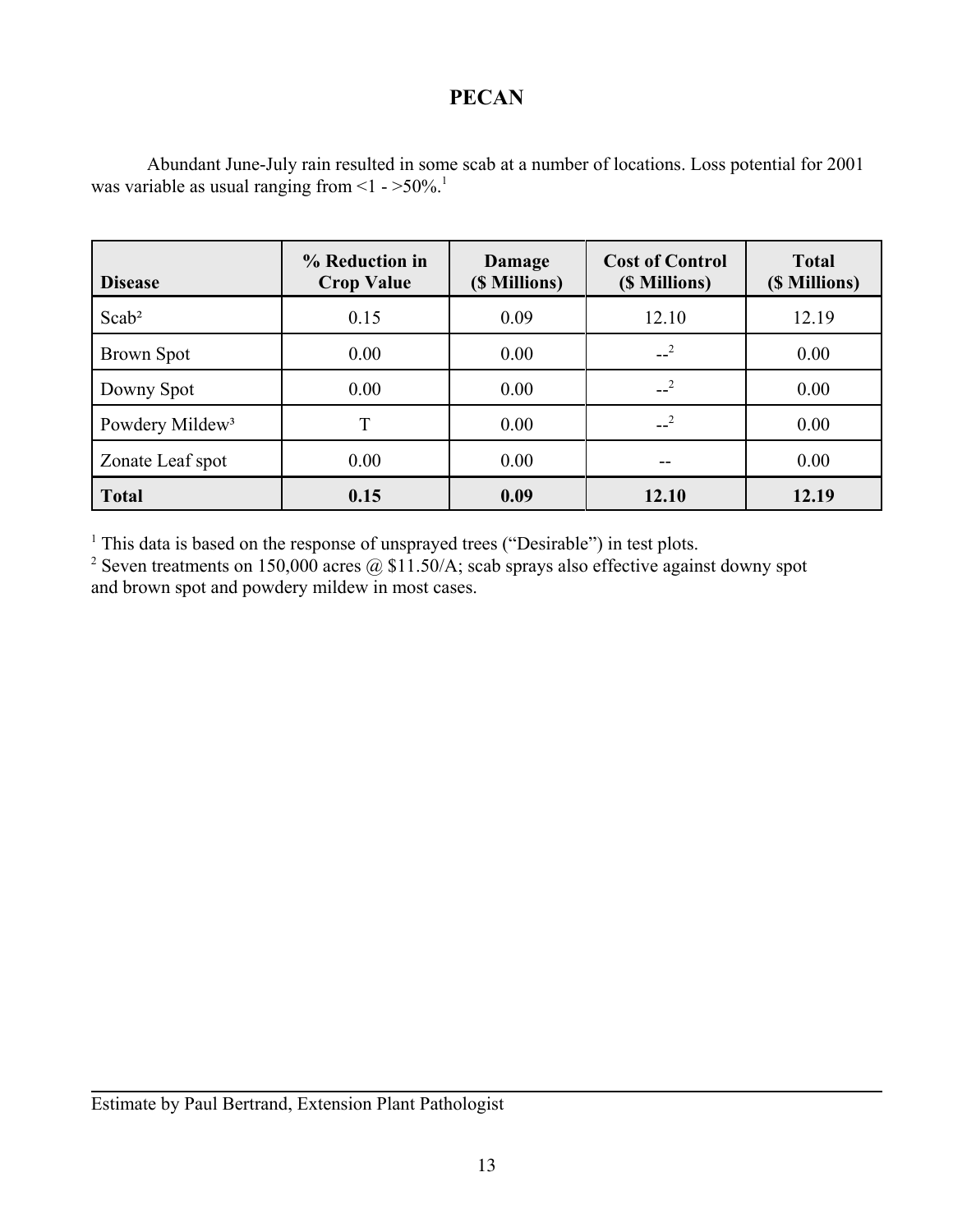#### **SOYBEAN**

In 2001, soybean was planted on approximately 165,000 acres and harvested from an estimated 155,000 acres. Favorable weather during the growing season saw the average yields jump from 24 bu/A in 2000 to 27 bu/A in 2001. The total soybean production for Georgia in 2001 was 4,185,000 bushels with a value of nearly \$18,000,000. Nematodes remain an important problem of soybean in Georgia; diseases are less important.

| <b>Disease</b>                                      | % Reduction in<br><b>Crop Value</b> | <b>Damage</b><br>(\$ Millions) | <b>Cost of Control</b><br>$(S$ Millions) <sup>1</sup> | <b>Total</b><br>(\$ Millions) |
|-----------------------------------------------------|-------------------------------------|--------------------------------|-------------------------------------------------------|-------------------------------|
| Soybean cyst nematode                               | 2.5                                 | 0.45                           | $\boldsymbol{0}$                                      | 0.45                          |
| Root-knot nematodes                                 | 3.0                                 | 0.54                           | $\boldsymbol{0}$                                      | 0.54                          |
| Other nematodes                                     | 0.2                                 | 0.04                           | $\boldsymbol{0}$                                      | 0.04                          |
| Anthracnose                                         | 0.2                                 | 0.04                           | $\boldsymbol{0}$                                      | 0.04                          |
| Brown leaf spot                                     | 0.1                                 | 0.02                           | $\boldsymbol{0}$                                      | 0.02                          |
| Charcoal rot                                        | 0.0                                 | 0.00                           | $\boldsymbol{0}$                                      | 0.00                          |
| Diaporthe/Phomopsis complex                         | 0.1                                 | 0.02                           | $\boldsymbol{0}$                                      | 0.02                          |
| Downy mildew                                        | 0.0                                 | 0.00                           | $\boldsymbol{0}$                                      | 0.00                          |
| Frogeye leaf spot                                   | 0.2                                 | 0.04                           | $\boldsymbol{0}$                                      | 0.04                          |
| Red crown rot                                       | 0.5                                 | 0.10                           | $\boldsymbol{0}$                                      | 0.10                          |
| Pod and stem blight                                 | 0.1                                 | 0.02                           | $\boldsymbol{0}$                                      | 0.02                          |
| Purple stain                                        | 0.1                                 | 0.02                           | $\boldsymbol{0}$                                      | 0.02                          |
| Seedling diseases<br>(Rhizoctonia/Pythium/Fusarium) | 0.1                                 | 0.02                           | 0.10                                                  | 0.12                          |
| Southern blight                                     | 0.1                                 | 0.02                           | $\boldsymbol{0}$                                      | 0.02                          |
| Stem canker                                         | 0.5                                 | 0.10                           | $\boldsymbol{0}$                                      | 0.10                          |
| Fusarium Wilt                                       | 0.0                                 | 0.00                           | $\overline{0}$                                        | 0.00                          |
| Virus diseases                                      | 0.0                                 | 0.00                           | $\boldsymbol{0}$                                      | 0.00                          |
| <b>Bacterial diseases</b>                           | 0.0                                 | 0.00                           | $\boldsymbol{0}$                                      | 0.00                          |
| <b>TOTAL</b>                                        | 7.7                                 | 1.43                           | 0.10                                                  | 1.53                          |

<sup>1</sup> Resistant varieties are used to manage most nematode and disease problems. Typically, the only fungicides used are seed treatments to reduce seedling diseases.

Estimate by Robert Kemerait, Extension Plant Pathologist, and Dan Phillips, Research Plant Pathologist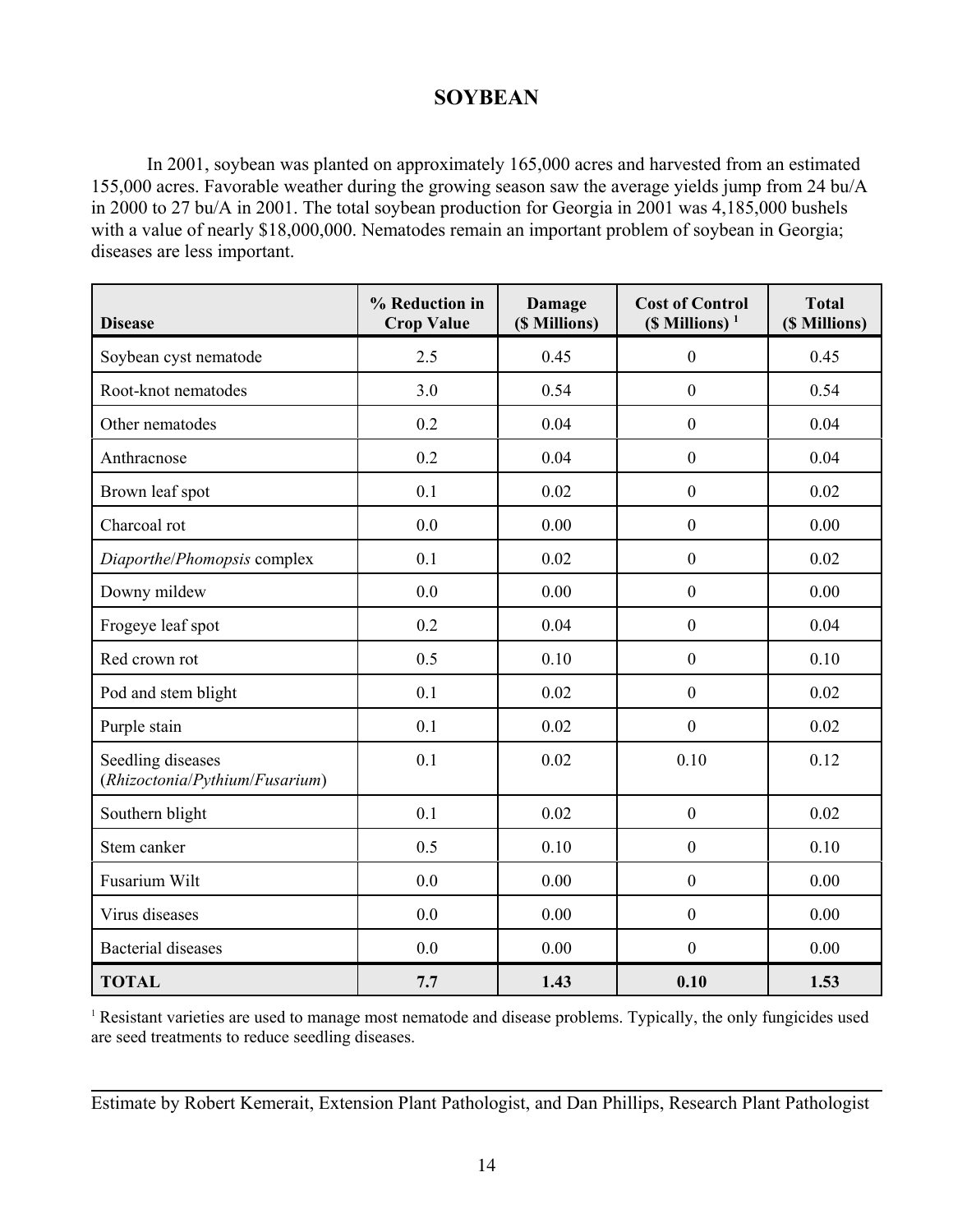# **STRAWBERRY**

 Commercial strawberry production continues to increase. This increase is observed in both Upick and wholesale markets. Methyl bromide fumigation accounted for the largest single expenditure for disease control. With the impending loss of methyl bromide in 2005, control of soilborne strawberry diseases may become more difficult, and the expense of control is likely to increase as well. The disease pressure was relatively mild in 2001, largely due to dry weather conditions which resulted in low humidity during critical infection periods. Diseases observed in 2001 included root rots (especially black root rot), gray mold, and anthracnose.

| <b>Disease</b>           | % Reduction in<br><b>Crop Value</b> | Damage<br>(\$ Thousands) | <b>Cost of Control</b><br>(\$ Thousands) | <b>Total</b><br>(\$ Thousands) |
|--------------------------|-------------------------------------|--------------------------|------------------------------------------|--------------------------------|
| Gray Mold                | 1.0                                 | 68.3                     | 72.0                                     | 140.3                          |
| <b>Fungal Leaf Spots</b> | 1.0                                 | 68.3                     | 34.0                                     | 102.3                          |
| Anthracnose              | 2.0                                 | 136.7                    | 4.0                                      | 140.7                          |
| Root Rots &<br>Nematodes | 3.0                                 | 205.0                    | 50.0                                     | 255.0                          |
| Angular Leaf Spot        | 0.5                                 | 34.2                     | 1.0                                      | 35.2                           |
| <b>Total</b>             | 7.5                                 | 512.6                    | 161.0                                    | 673.5                          |

Estimated by Phil Brannen, Extension Plant Pathologist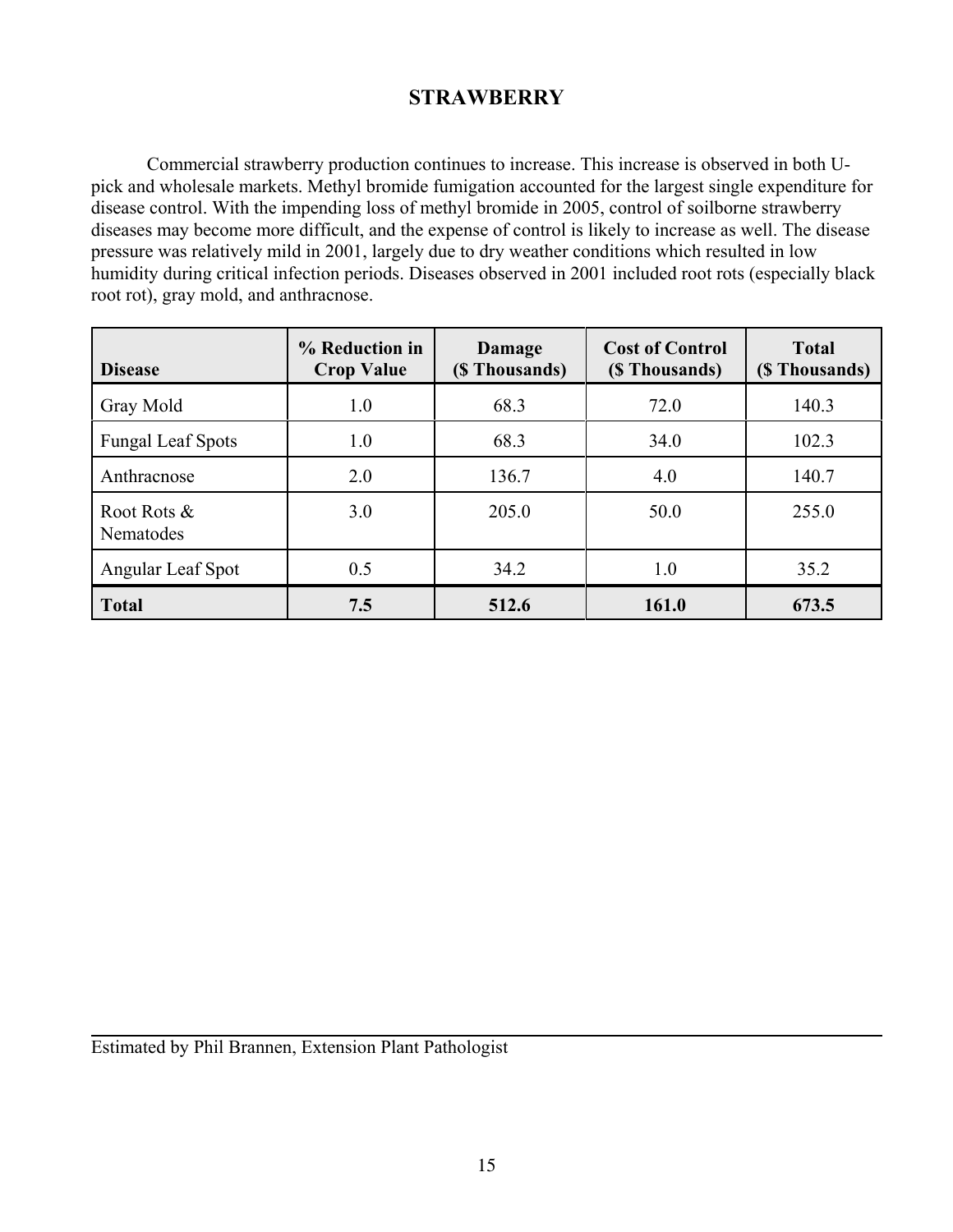### **TOBACCO**

Overall disease incidence was down in 2001. Blue mold appeared late (mid-late June) in several counties along the southern edge of the Georgia tobacco belt. Most affected fields were at or near the beginning of the sucker control program. Losses were minimal and very little acreage was treated with fungicide.

Black Shank was present, but less so than 2000. Major losses were confined to a relatively few farms and generally associated with non use of Ridomil.

TMV was present but not in the extreme quantities as were seen in 2000. There was a significant planting of NC 297 which has TMV resistance however most acreage remained in NC 71 and NC 72 which were the main TMV victims in 2000.

TSWV was also generally less in 2001 than the previous 3-5 years. This appears due to a combination of less disease pressure and a 95 percent use of Admire treated plants. In spite of a generally lower incidence of TSWV in 2001, a dozen or so growers reported the highest incidence of TSWV ever seen on their operation or the particular farm where their 2001 crop was grown.

Target spot flared up following late June rain and caused some loss particularly in the southern half of the Georgia belt.

| <b>Disease</b>            | % Reduction in<br><b>Crop Value</b> | Damage<br>(\$ Millions) | <b>Cost of Control</b><br>(\$ Millions) | <b>Total</b><br>(\$ Millions) |
|---------------------------|-------------------------------------|-------------------------|-----------------------------------------|-------------------------------|
| <b>Blue Mold</b>          | T                                   | 0.00                    | 0.01                                    | 0.01                          |
| <b>Black Shank</b>        | 0.10                                | 0.12                    | 0.83                                    | 0.95                          |
| <b>Target Spot</b>        | 0.05                                | 0.06                    | 0.00                                    | 0.06                          |
| <b>Root Knot Nematode</b> | T                                   | 0.00                    | 2.30                                    | 2.30                          |
| TSWV <sup>1</sup>         | 1.50                                | 1.74                    | 0.87                                    | 2.61                          |
| <b>TMV</b>                | T                                   | 0.00                    | 0.00                                    | 0.00                          |
| <b>Total</b>              | 1.65                                | 1.92                    | 4.01                                    | 5.93                          |

<sup>1</sup> Results of 28 farm trials comparing Admire treated (14% TSWV) to untreated plants (19% TSWV) showed a 26% reduction with Admire treatment. Admire is estimated to be in use on 95% of Georgia tobacco. The % TSWV is the final % of stand lost to TSWV.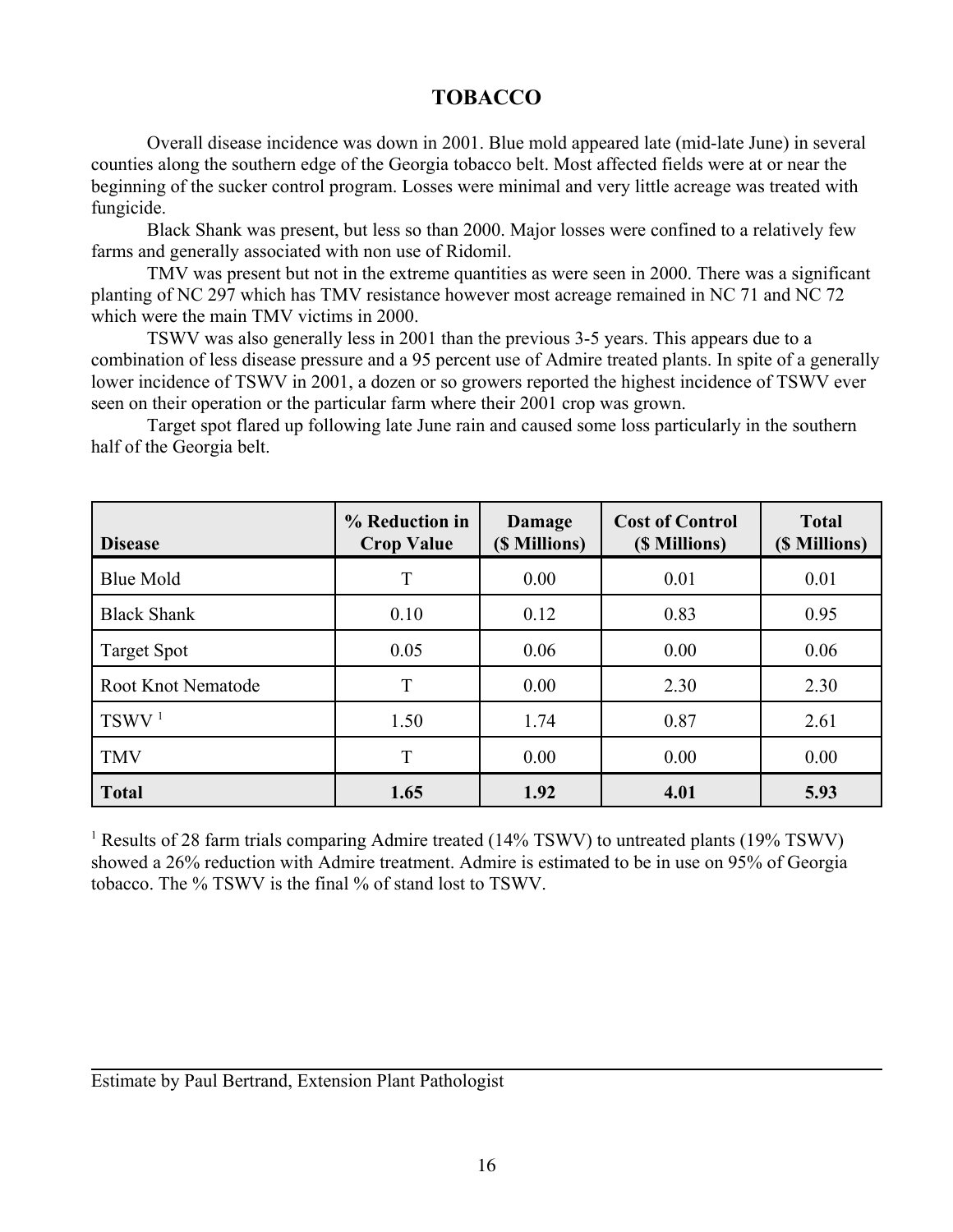### **TURF**

It is estimated that there are 1.6 million acres of turf with the maintenance value of \$1.56 billion in Georgia. Soil-borne diseases are present wherever turf is grown and are responsible for much of the disease losses. Nematodes have been attributed to increased damage and stress. This stress has predisposed turfgrass to soil borne and foliar diseases. Soil test for nematode to verify problems. Foliage diseases continue to be problematic during hot, humid summers.

| Turf<br><b>Diseases</b> | % Reduction in<br><b>Crop Value</b> | Damage<br>(\$ Millions) | <b>Cost of Control</b><br>(\$ Millions) | <b>Total</b><br>(\$ Millions) |
|-------------------------|-------------------------------------|-------------------------|-----------------------------------------|-------------------------------|
| Soil Diseases           | 3.9                                 | 60.84                   | 31.20                                   | 92.04                         |
| <b>Foliage Diseases</b> | 1.8                                 | 28.20                   | 17.06                                   | 45.14                         |
| Nematodes               | 4.5                                 | 70.20                   | 7.90                                    | 78.10                         |
| <b>Total</b>            | 10.2                                | 159.12                  | 56.16                                   | 215.28                        |

Estimate by Alfredo Martinez, Extension Plant Pathologist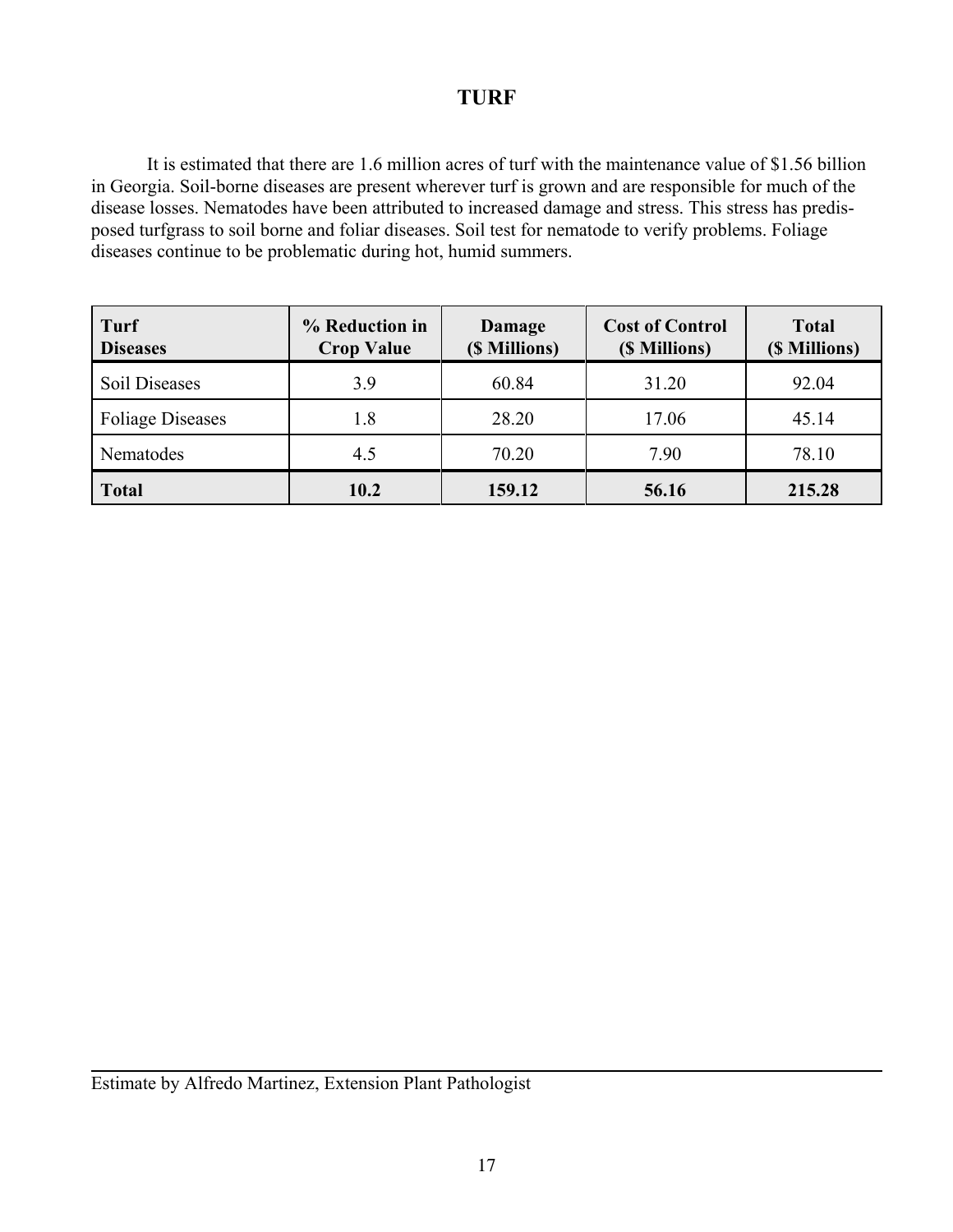# **VEGETABLES**

About 197,000 acres of vegetables are grown in Georgia worth a total of ca. \$666 million. TSWV in tomatoes and peppers was very low for both spring and fall crops. Hot, dry temperatures suppressed disease development in spring and early summer, thus reducing losses to fungal diseases. However, powdery mildew and gummy stem blight were very severe on watermelons in localized areas. Pepper anthracnose became a problem in some fields but was not a major problem across the state. Botrytis Neck Rot caused up to 30 percent loss in CA stored onions again in 2001.

| <b>Major</b><br><b>Vegetable Crops</b> | %Reduction<br>in Crop Value | <b>Cost of Control</b><br>Damage<br>(\$ Millions)<br>(\$ Millions) |      | <b>Total</b><br>(\$ Millions) |
|----------------------------------------|-----------------------------|--------------------------------------------------------------------|------|-------------------------------|
| Watermelon                             | 12.00                       | 8.8                                                                | 4.10 | 12.9                          |
| Squash (yellow + zuc.)                 | 8.00                        | 3.8                                                                | 1.20 | 5.0                           |
| Tomato                                 | 7.00                        |                                                                    | 2.10 | 7.9                           |

| <b>Other</b><br><b>Vegetable Crops</b> | % Reduction<br>in Crop Value <sup>1</sup> | Damage<br>(\$ Millions) | <b>Cost of Control</b><br>(\$ Millions) | <b>Total</b><br>(\$Millions) |
|----------------------------------------|-------------------------------------------|-------------------------|-----------------------------------------|------------------------------|
| Pepper (bell)                          | 4.00                                      | 1.9                     | 1.10                                    | 3.00                         |
| Cucumber                               | 5.00                                      | 2.8                     | 1.10                                    | 3.90                         |
| Snap Bean                              | 6.00                                      | 2.8                     | 0.72                                    | 3.52                         |
| Greens                                 | 3.00                                      | 0.93                    | 0.84                                    | 1.77                         |
| Cabbage                                | 8.50                                      | 2.5                     | 0.33                                    | 2.83                         |
| Onion (dry)                            | 14.00                                     | 13.2                    | 1.90                                    | 15.10                        |
| Cantaloupe                             | 6.00                                      | 1.1                     | 0.93                                    | 2.03                         |
| Eggplant                               | 6.50                                      | 0.79                    | 0.16                                    | 0.95                         |
| <b>Total</b>                           | 8.2                                       | 44.42                   | 14.46                                   | 58.90                        |

<sup>1</sup> This column is not additive due to the way losses for vegetables are tabulated.

Total values for vegetable commodities are taken from the 2000 farm gate values (SR-01-07).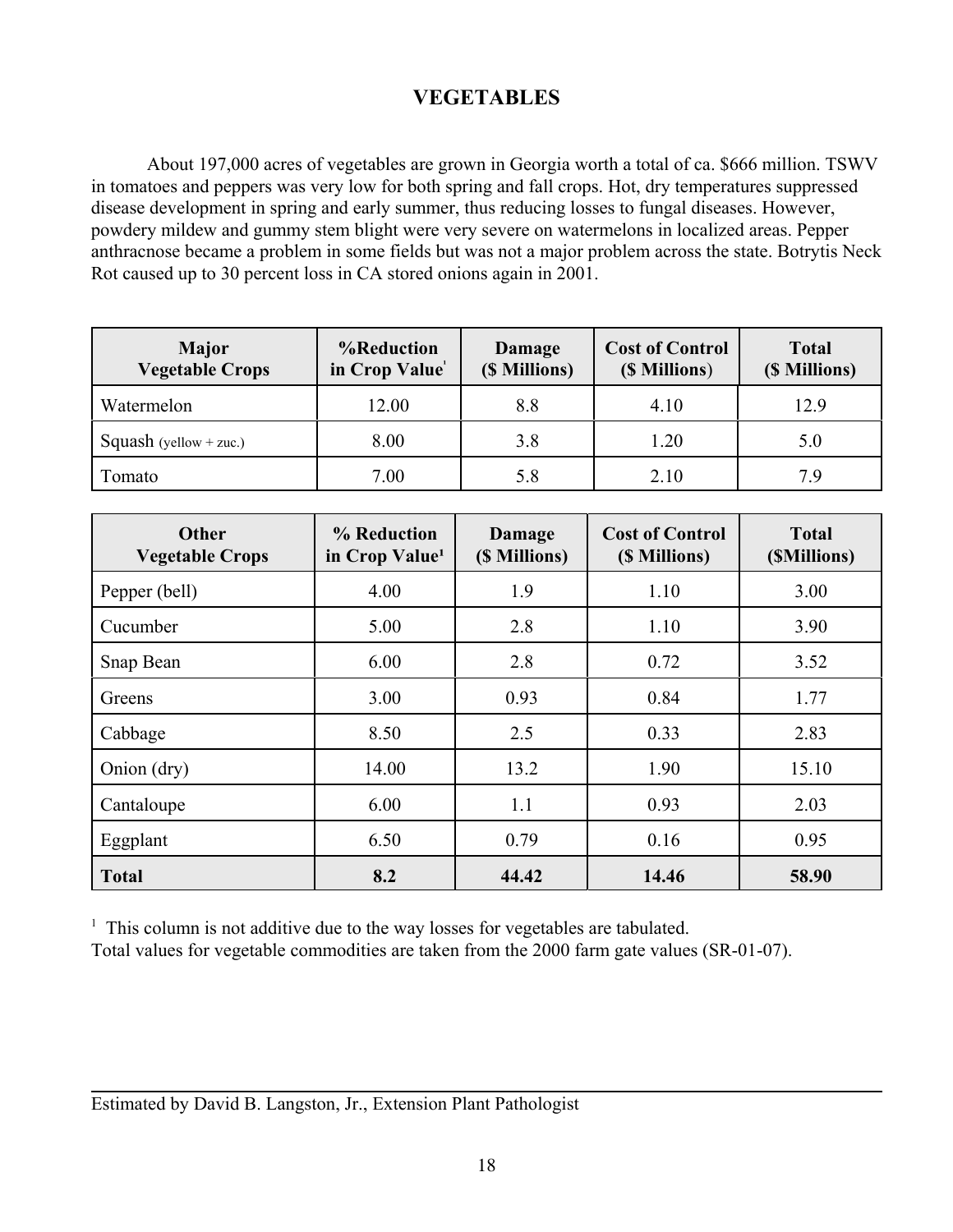# **WHEAT**

Foliar diseases caused little damage to wheat during 2001 due to planting of resistant cultivars and a dry spring. Powdery mildew and leaf rust caused minor losses on susceptible cultivars. Stagonospora (Septoria) blotch was low due to dry spring weather. Symptoms occurred on leaves, but the glume blotch phase cause little damage. Tan spot, which causes leaf spot symptoms similar to Stagonospora blotch, was found in a few fields. Some growers applied foliar fungicides to control rust and other leaf diseases. As occurred is 2000, one grower experienced a near total crop loss due to stinking smut (common bunt). This is always a result of saving seed three or more consecutive years with no application of seed treatment. Stinking smut is entirely preventable with seed treatment and planting of Certified Seed. Barley yellow dwarf was variable but generally low due to the cold fall and early winter that reduced aphid activity during the critical period for infection. There was a significant increase of dryland foot rot caused by *Fusarium* spp. This disease is more common in the western United States where wheat is grown under low rainfall conditions. The extended drought in Georgia over the past several years has favored this disease which rots the roots and crown and causes premature death of upper leaves and interrupts grain filling. A number of fields were extensively damaged resulting in reduced yield and test weight below 55 lb/bu. Heavy rains during early June at the peak of harvest season caused severe physical damage to seed which resulted in sprouting. Additional damage due to "field" fungi such as *Alternaria, Fusarium,* and *Helminthosporium* also occurred, but direct losses are difficult to estimate. These fungi can cause poor seed germination. Although there were no reports of poor stand establishment from low quality seed, some seed lots intended for planting were rejected. Wheat was harvested on about 200,000 acres with an average yield of 53 bu/A for a total statewide production of 10.6 million bushels.

| <b>Disease</b>                   | % Reduction<br>in Crop Value | <b>Cost of Control</b> <sup>1</sup><br><b>Damage</b><br>(\$ Millions)<br>(\$ Millions) |     | <b>Total</b><br>(\$ Millions) |
|----------------------------------|------------------------------|----------------------------------------------------------------------------------------|-----|-------------------------------|
| Leaf Rust                        | 1.0                          | 0.26                                                                                   | 0.5 | 0.76                          |
| Glume Blotch                     | 1.0                          | 0.26                                                                                   |     | 0.26                          |
| Powdery Mildew                   | 0.2                          | 0.05                                                                                   | 0.2 | 0.25                          |
| <b>Barley Yellow Dwarf Virus</b> | 1.0                          | 0.26                                                                                   | 0.1 | 0.36                          |
| Foot rot                         | 2.0                          | 0.54                                                                                   |     | 0.54                          |
| <b>Stinking Smut</b>             | 0.05                         | 0.02                                                                                   |     | 0.02                          |
| <b>Total</b>                     | 5.25                         | 1.39                                                                                   | 0.8 | 2.19                          |

<sup>1</sup> Fungicides used to control leaf rust also control Stagonospora blotch and powdery mildew. Estimated that 20% of the wheat acreage received fungicide or insecticide treatment costing approximately \$13.50/acre.

Estimate by Barry Cunfer, Research/Extension Plant Pathologist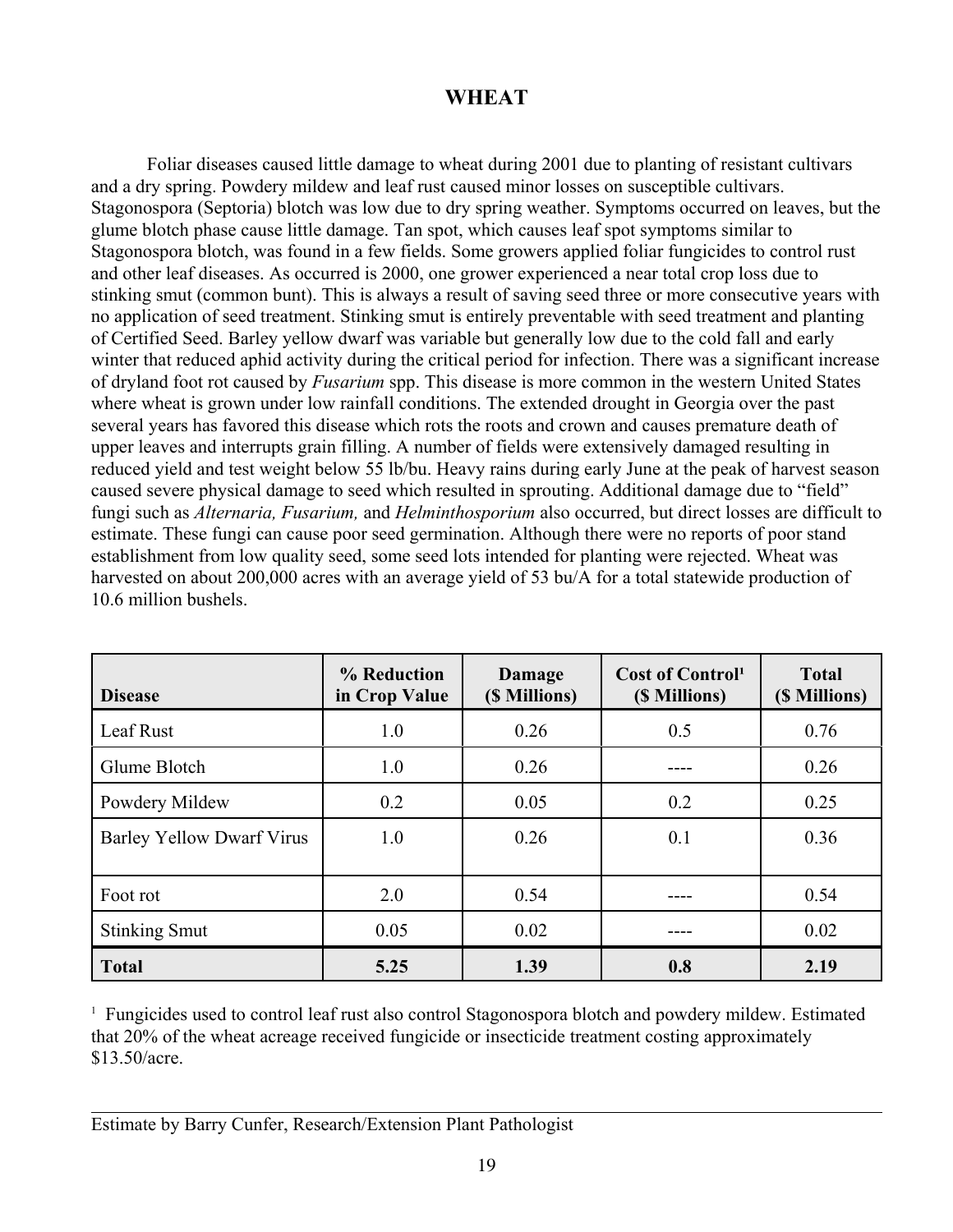# **SUMMARY OF TOTAL LOSSES DUE TO DISEASE DAMAGE AND COST OF CONTROL IN GEORGIA - 2001**

| Crop or<br><b>Commodity</b> | <b>Estimated</b><br><b>Crop Value</b><br>(\$ Millions) | % Reduction<br>in<br><b>Crop Value</b> <sup>1</sup> | Value of<br><b>Damage</b><br>(\$ Millions) | Cost of<br><b>Control</b><br>(\$ Millions) | <b>Total Disease</b><br>Loss<br>(Damage & Control)<br>(\$ Millions) | Total %<br>of Loss <sup><math>1,2</math></sup> |
|-----------------------------|--------------------------------------------------------|-----------------------------------------------------|--------------------------------------------|--------------------------------------------|---------------------------------------------------------------------|------------------------------------------------|
| Apple                       | 2.05                                                   | 11.8                                                | 0.271                                      | 0.238                                      | 0.507                                                               | 24.73                                          |
| Blueberry                   | 13.55                                                  | 4.1                                                 | 0.578                                      | 0.740                                      | 1.318                                                               | 9.73                                           |
| <b>Bunch Grape</b>          | 1.97                                                   | 17.0                                                | 0.334                                      | 0.085                                      | 0.419                                                               | 21.26                                          |
| Corn                        | 63.4                                                   | 14.6                                                | 9.24                                       | 1.0                                        | 10.24                                                               | 16.16                                          |
| Cotton                      | 370.7                                                  | 13.1                                                | 48.5                                       | 14.2                                       | 62.7                                                                | 16.92                                          |
| Muscadine<br>Grape          | 1.82                                                   | 8.2                                                 | 0.149                                      | 0.100                                      | 0.249                                                               | 13.68                                          |
| Ornamental                  | 1,473.2                                                | 4.65                                                | 68.5                                       | 20.1                                       | 88.63                                                               | 6.02                                           |
| Peach                       | 35.03                                                  | 22.2                                                | 9.478                                      | 2.94                                       | 12.418                                                              | 35.02                                          |
| Peanut                      | 385.23                                                 | 18.0                                                | 69.3                                       | 44.65                                      | 113.85                                                              | 29.55                                          |
| Pecan                       | 60.0                                                   | 0.15                                                | 0.09                                       | 12.10                                      | 12.19                                                               | 20.31                                          |
| Soybean                     | 17.79                                                  | 7.7                                                 | 1.43                                       | 0.10                                       | 1.53                                                                | 8.60                                           |
| Strawberry                  | 6.83                                                   | 7.5                                                 | 0.513                                      | 0.161                                      | 0.674                                                               | 9.87                                           |
| Tobacco                     | 120.0                                                  | 1.92                                                | 1.92                                       | 4.01                                       | 5.93                                                                | 4.94                                           |
| Turf                        | 1,560.0                                                | 10.2                                                | 159.12                                     | 56.16                                      | 215.28                                                              | 13.8                                           |
| Vegetable                   | 666.0                                                  | 8.2                                                 | 44.42                                      | 14.46                                      | 58.9                                                                | 8.84                                           |
| Wheat                       | 21.73                                                  | 5.25                                                | 1.39                                       | 0.8                                        | 2.19                                                                | 10.08                                          |
| <b>TOTALS</b>               | 4,799.3                                                | 8.65                                                | 415.233                                    | 171.844                                    | 587.107                                                             | 12.23                                          |

<sup>1</sup> This column is not additive.

<sup>2</sup> Total % loss for each crop and the grand total is figured on the basis of: <u>Value of Damage + Cost Control</u> Crop Value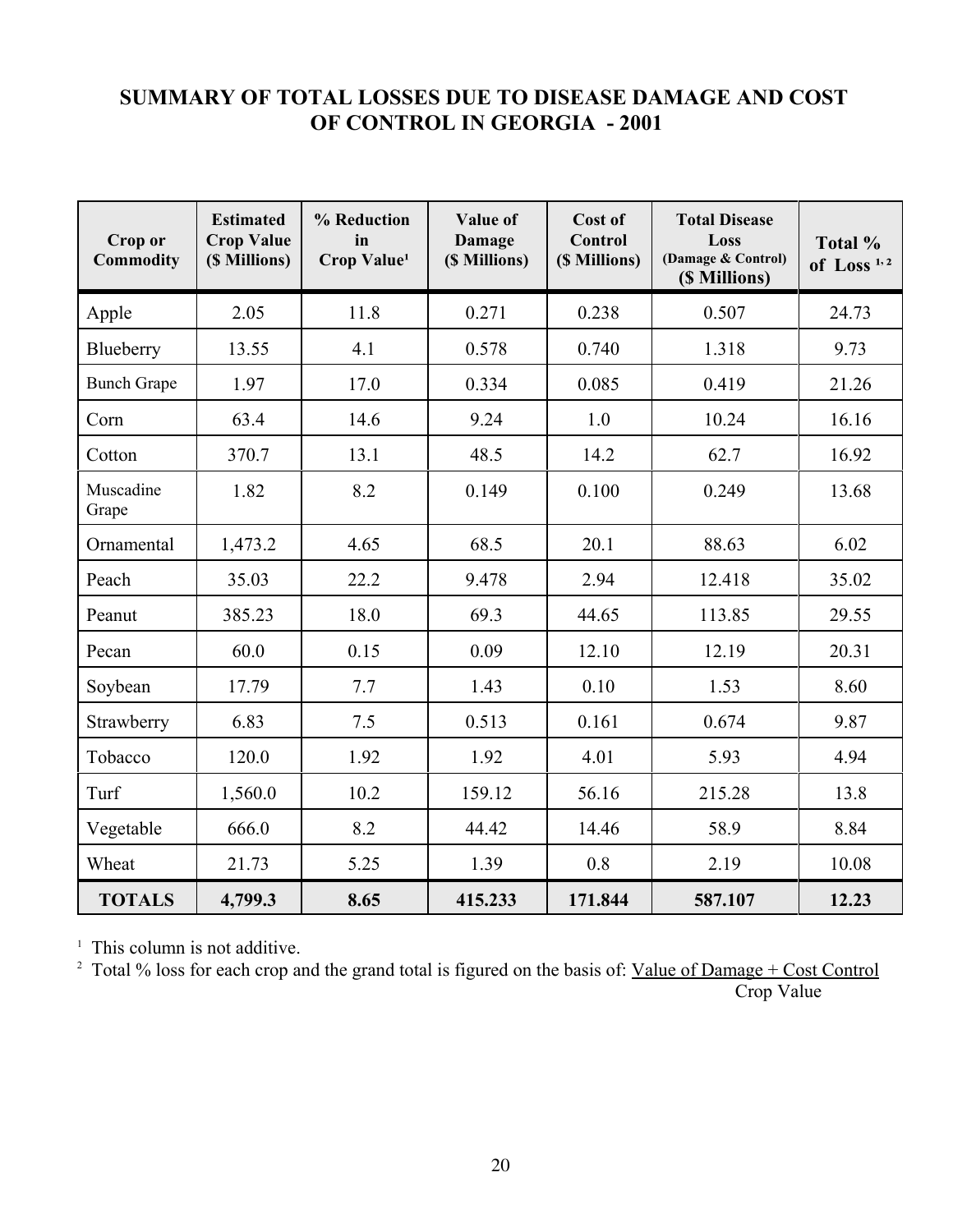### **ATTENTION! Pesticide Precautions**

- 1. Observe all directions, restrictions and precautions on pesticide labels. It is dangerous, wasteful and illegal to do otherwise.
- 2. Store all pesticides in original containers with labels intact and behind locked doors. **"KEEP PESTICIDES OUT OF REACH OF CHILDREN."**
- 3. Use pesticides at correct label dosage and intervals to avoid illegal residues or injury to plant and animals.
- 4. Apply pesticides carefully to avoid drift or contamination of non-target areas.
- 5. Surplus pesticides and containers should be disposed of in accordance with label instructions so that contamination of water and other hazards will not result.
- 6. Follow directions on the pesticide label regarding restrictions as required by State and Federal Laws and Regulations.
- 7. Avoid any action that may threaten an Endangered Species or its habitat. Your County Extension Agent can inform you of Endangered Species in your area, help you identify them and through the Fish and Wildlife Service Office identify actions that may threaten Endangered Species or their habitat.

Trade names are used only for information.